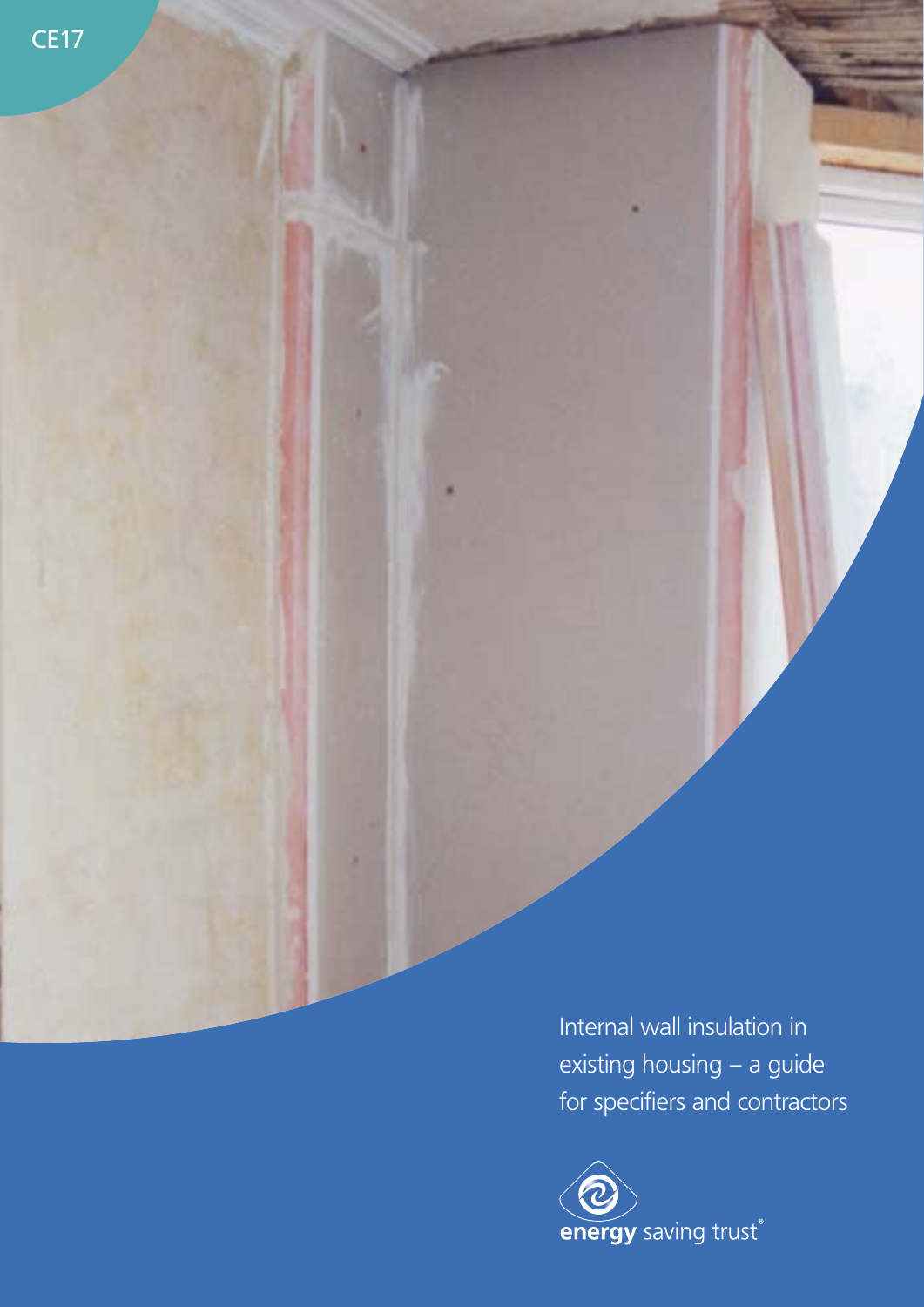# **Contents**

| 1. | <b>Introduction</b>                                                                                                                                                                                                                                                                                                                                                                                                                                                                                                              | 3                                                                                |  |  |
|----|----------------------------------------------------------------------------------------------------------------------------------------------------------------------------------------------------------------------------------------------------------------------------------------------------------------------------------------------------------------------------------------------------------------------------------------------------------------------------------------------------------------------------------|----------------------------------------------------------------------------------|--|--|
|    | 1.2<br>Why insulate?<br>Benefits of internal insulation<br>1.3                                                                                                                                                                                                                                                                                                                                                                                                                                                                   | 3<br>3                                                                           |  |  |
| 2. | Where to use internal insulation                                                                                                                                                                                                                                                                                                                                                                                                                                                                                                 | 4                                                                                |  |  |
| 3. | Methods of internal insulation<br>Method 1<br>3.1<br>3.2<br>Method 2<br>3.3<br>Method 3<br>3.4<br>Method 4                                                                                                                                                                                                                                                                                                                                                                                                                       | 5<br>5<br>6<br>7<br>7                                                            |  |  |
| 4. | <b>Fixing methods</b><br>Adhesive fixing<br>4.1<br>Plaster dab fixing<br>4.2<br>4.3<br>Fixing to metal furrings or timber battens<br>4.4<br>Insulation between (and possibly across) timber battens or metal furrings<br>Constructing a separate inner lining<br>4.5<br>Air bubble sheets and multi-foil sheets<br>4.6                                                                                                                                                                                                           | 8<br>8<br>8<br>8<br>8<br>8<br>9                                                  |  |  |
| 5. | <b>Materials</b>                                                                                                                                                                                                                                                                                                                                                                                                                                                                                                                 | 10                                                                               |  |  |
| 6. | <b>Design considerations</b><br>Choice of insulation materials<br>6.1<br>6.2<br>Existing internal finishes, and dampness<br>Thickness of insulation<br>6.3<br>Exposure of wall to wind-driven rain<br>64<br>Interstitial condensation<br>6.5<br>6.6<br>Sealing for air leakage behind dry-lining<br>6.7<br>Dry-lining window and door reveals<br>Thermal bridging<br>6.8<br>Supports for fitments and fixtures<br>6.9<br>Provision of services<br>6.10<br>6.11<br>Sound transmission<br>Fixings<br>6.12<br>Air-tightness<br>6.13 | 12<br>12<br>12<br>12<br>12<br>12<br>13<br>14<br>14<br>14<br>14<br>14<br>15<br>15 |  |  |
| 7. | <b>Thermal bridging</b><br>Thermal bridging at openings<br>7.1<br>7.2<br>Thermal bridging at separating walls<br>Thermal bridging at ground floors<br>7.3<br>7.4<br>Thermal bridging at solid separating floors and staircases<br>Thermal bridging at roofs<br>7.5<br>7.6<br>Thermal bridging at a corner where one façade has internal insulation and the<br>other façade has external insulation                                                                                                                               | 16<br>16<br>16<br>17<br>18<br>18<br>19                                           |  |  |
| 8. | <b>Environmental considerations</b>                                                                                                                                                                                                                                                                                                                                                                                                                                                                                              | 20                                                                               |  |  |
| 9. | <b>National building regulations</b>                                                                                                                                                                                                                                                                                                                                                                                                                                                                                             |                                                                                  |  |  |
|    | 10. Further information                                                                                                                                                                                                                                                                                                                                                                                                                                                                                                          |                                                                                  |  |  |

Cover image courtesy of Nottingham Eco Home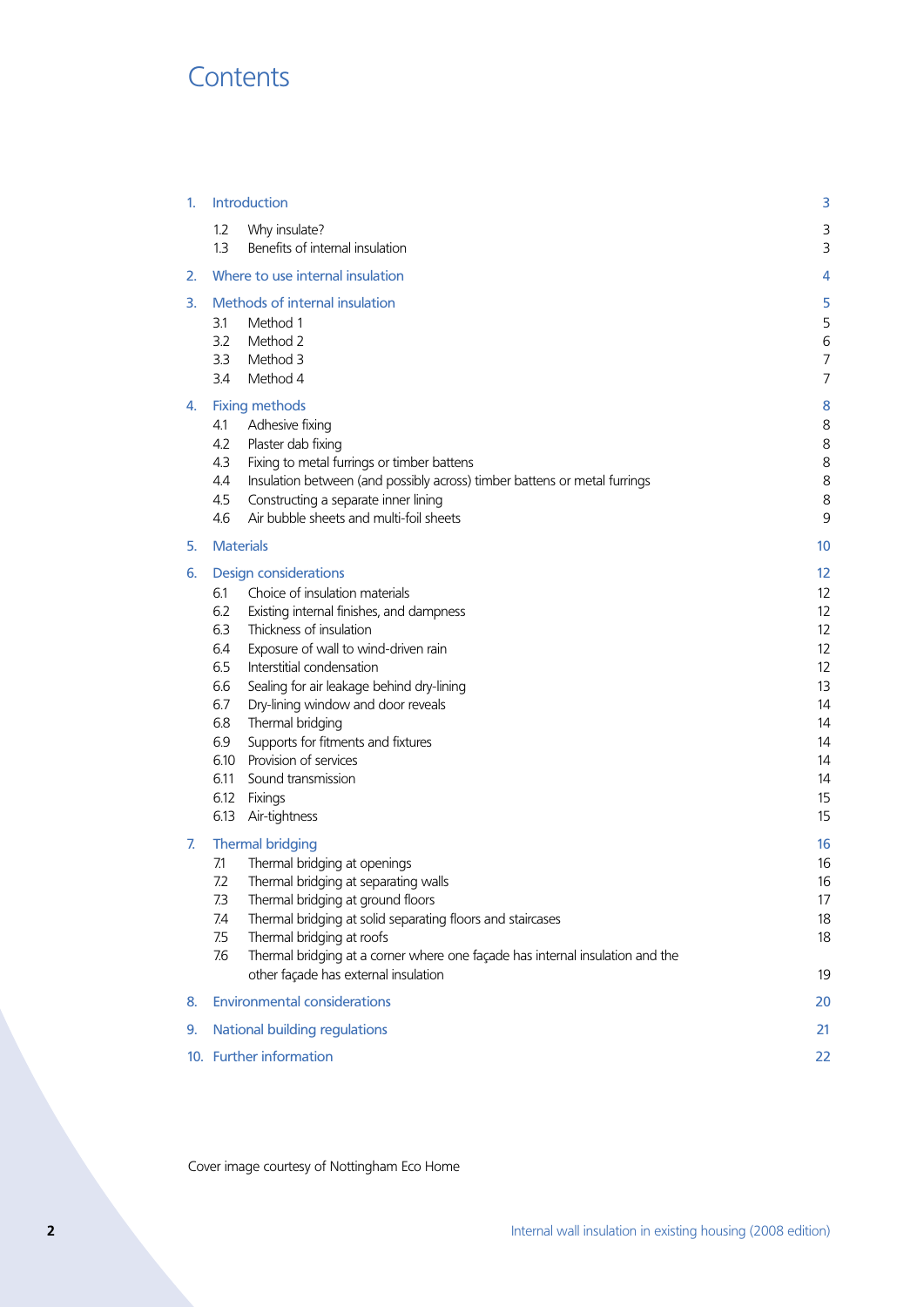# 1. Introduction

Home energy use is responsible for over a quarter of UK carbon dioxide ( $CO<sub>2</sub>$ ) emissions which contribute significantly to climate change. To help mitigate the effects of climate change, the Energy Saving Trust offers a range of technical solutions to help UK housing professionals build to higher levels of energy efficiency.

The aim of this guide is to help specifiers and contractors decide when and how to apply internal insulation to existing houses with brick, block, nofines, stone or timber-framed walls. Four basic types of internal insulation are described and illustrated, followed by detailed information on the factors that will influence the choice of insulation and installation method.

This publication is particularly concerned with encouraging best practice. While the requirements for satisfying building regulations in various parts of the UK are described, the main purpose is to explain how to achieve better performance through careful choice of materials and practices.

## **1.2 Why insulate?**

- • Increased comfort for the occupiers of the properties.
- Reduced ongoing costs for occupiers and increased affordability through reduced energy use.
- Reduced  $CO<sub>2</sub>$  emissions, which benefits the environment.

## **1.3 Benefits of internal insulation**

- Cost-effective
- External wall appearance maintained.
- Generally easier to install and maintain than external cladding.
- Readily available materials.

A brief glossary of terms used is shown below.

#### *Vapour resistance*

The tendency or ability of a layer of material to resist the movement of water vapour.

#### *Vapour permeability*

The tendency or ability of a material to enable water vapour to pass through it.

## *Vapour resistivity*

The tendency or ability of a material to resist the movement of water vapour.

## *No-fines*

A type of wall construction common in post-war housing which is made of concrete without any fine aggregates. Largely built in the late 1940s and early 1950s.

## *Insulated dry-lining*

A composite board or structure which incorporates internal plasterboard affixed to insulation.

### *Plasterboard thermal laminate*

A sheet of plasterboard bonded to an insulation material and sold as a single unit.

#### *Thermal resistance*

The tendency or ability of a building element (or of a layer within a building element) to resist the passage of heat between the inside and outside of a building.

## *U-value or 'thermal transmittance'*

The rate of heat transfer through an element of a structure, expressed in W/m2K. A lower U-value represents a reduction in heat transfer and an improved thermal performance.**\***

### *Thermal bridge*

Region within a building element where the transfer of heat is higher than in other parts of the same element. A severe thermal bridge could lead to mould growth or condensation. A thermal bridge can also refer to a junction between two building elements where the transfer of heat is higher than in neighbouring elements.

Strictly speaking the U-value can vary slightly with temperature or with temperature difference, but this variation is usually negligible.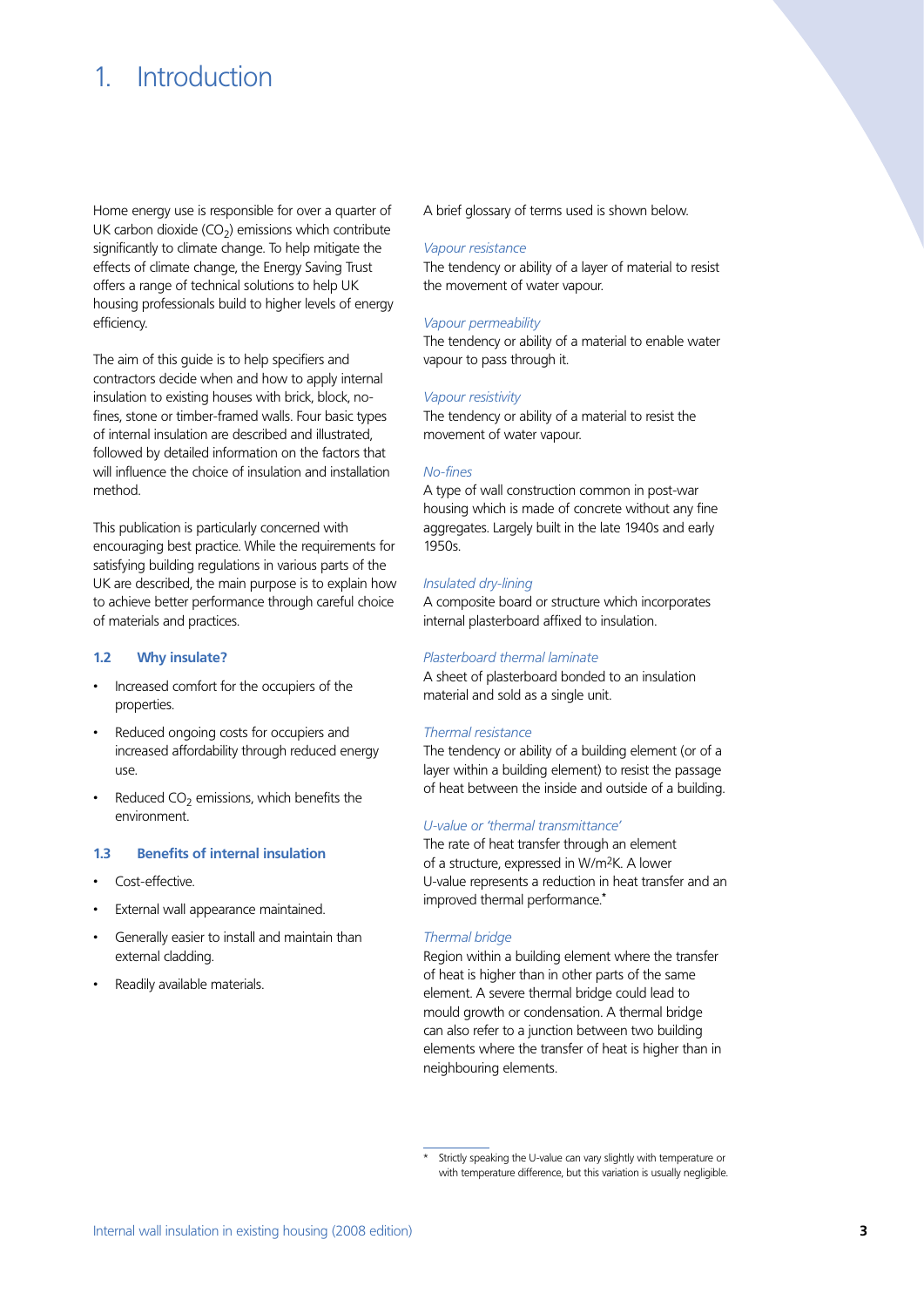# 2. Where to use internal insulation

Cavity fill is generally the most cost-effective way to improve the insulation of brick or masonry cavity walls (for details see 'Cavity wall insulation in existing dwellings' (CE252)). However, for solid walls where there is no cavity, insulation can be improved by installing either internal dry-lining or external cladding.

In most cases internal insulation is preferred because it costs less to install and maintain than external insulation, and does not require any scaffolding or specialist skills. It also has the advantage that the necessary materials are readily available and the building's external appearance is maintained. The drawbacks are that its installation disrupts the occupiers and reduces room size.

Internal insulation is especially suitable when it is installed:

- As part of a refurbishment that would involve disrupting the internal surfaces and fixtures (because the application of internal insulation would not lead to any additional disruption).
- In multi-storey buildings where establishing access for applying external insulation would be expensive.
- In buildings with an attractive external appearance which would be lost if external insulation was applied.
- In buildings that are in conservation areas.

Internal insulation is unsuitable if:

- Ornate plasterwork or wood panelling needs to be retained and/or the interior appearance is protected under a listed buildings order.
- It is difficult to avoid excessive thermal bridging.
- The walls are unsuitable because of rain penetration.
- • Room sizes are too small to accommodate the reduction caused by the thicker internal lining.
- The disruption of fixtures would be excessive.
- The disruption to the occupants (or associated costs) would be too great.

In the above circumstances alternative forms of insulation, or methods of reducing  $CO<sub>2</sub>$  emissions, should be considered.

It is now a requirement in England, Wales, and Northern Ireland that if the existing wall has a U-value of more than 0.7W/m2k, then the thermal resistance of an existing external wall be upgraded whenever any of its thermal layers (which include plaster and render layers) are renovated. The final U-value required varies from country to country across the UK, and you should determine this by discussing your proposals with your local authority's building control or building standards department. (For Scotland refer to www.sbsa.gov.uk)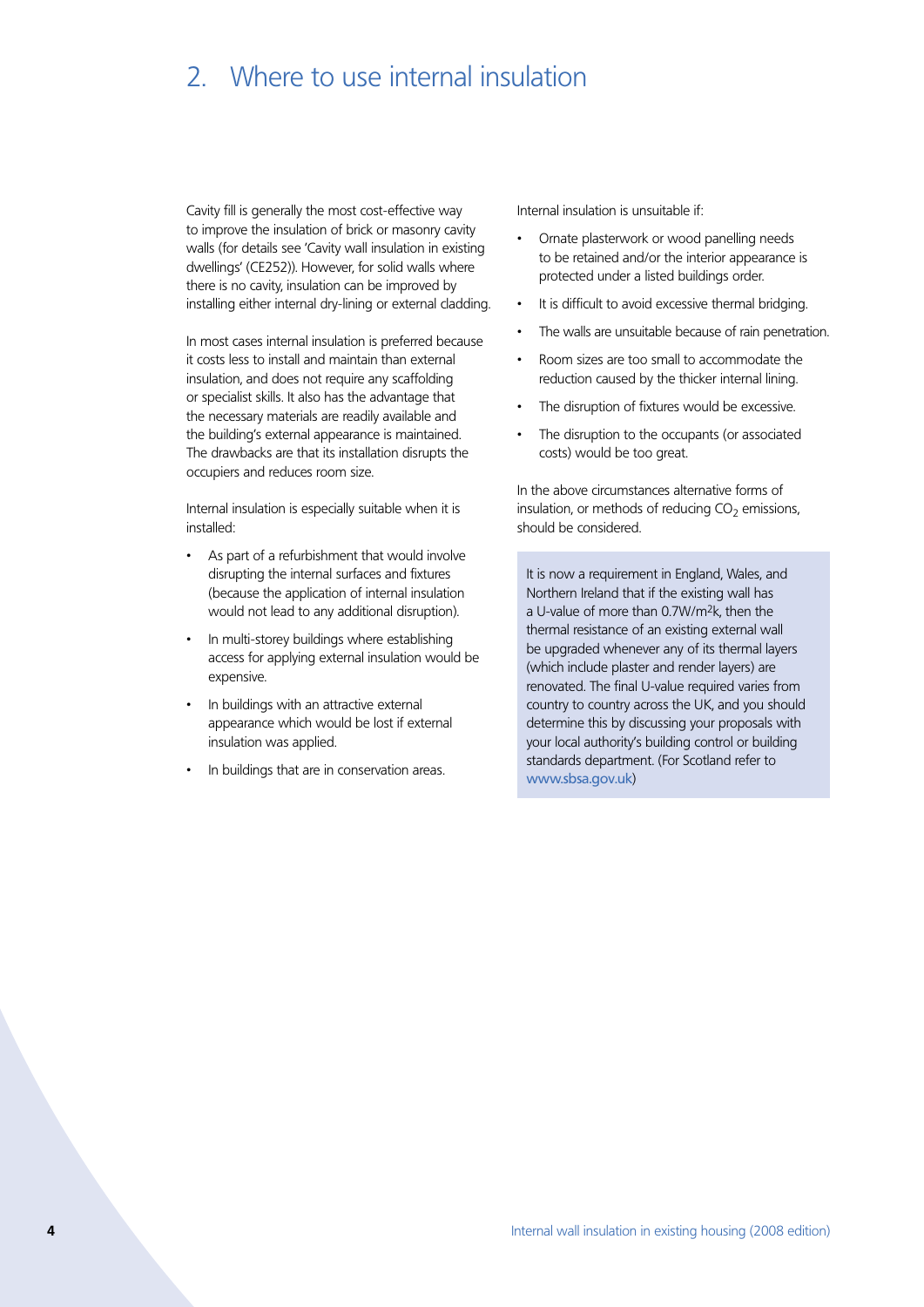# 3. Methods of internal insulation

In order to ensure that insulation is safe and effective, the manufacturer's instructions should always be referred to. When fixing to the substrate, particular attention should be paid to details. A careful assessment of material, strength and wetness is necessary to ensure a robust installation. There are also special considerations where electrical wiring comes into contact with polystyrene insulation. The main methods of applying internal insulation are listed below.

### **3.1 Method 1**

Plasterboard thermal laminates incorporate a vapour control layer of high vapour resistance and can be fixed in a variety of ways:

- Secured to the wall using adhesive (figure 1), provided the wall surface is sufficiently even. Some insulation products may also require screw fixings (see section 4).
- Screwed to metal furrings or bonded to the wall with plaster dabs.
- Nailed or screwed to timber battens affixed to the wall.
- Nailed or screwed to existing timber-framed walling (figure 2).
- Screwed to smooth dry walls.



Figure 1: Plasterboard thermal laminate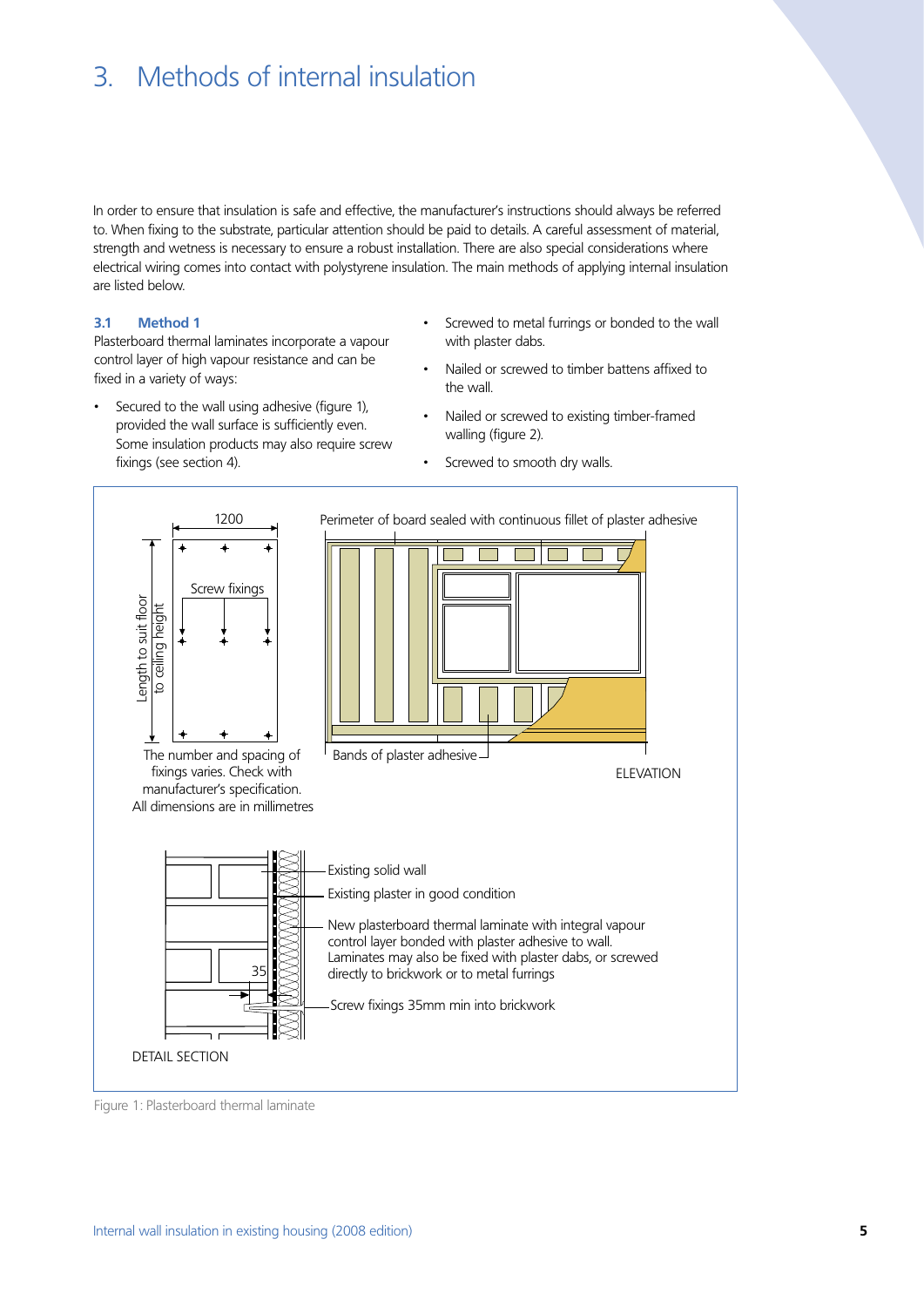# Methods of internal insulation



Figure 2: Timber-framed external wall with plasterboard laminate

# **3.2 Method 2**

Rigid or semi-rigid insulation may be carefully cut and friction-fitted between battens, fixed to the wall and then covered with a vapour control layer, or with flanged paper-faced quilt insulation incorporating a vapour-control layer stapled to battens and taping joints, then finished with plasterboard (as shown in figure 3).



# Notes:

- Tears or punctures in the vapour control layer which arise during the installation of services should be repaired before covering over with plasterboard.
- There may also be a regulatory requirement that no part of the wall should have a U-value exceeding 0.7W/m<sup>2</sup>K – in all cases, national building regulations should be checked to ensure compliance.

Figure 3: Timber stud frame inside solid no-fines wall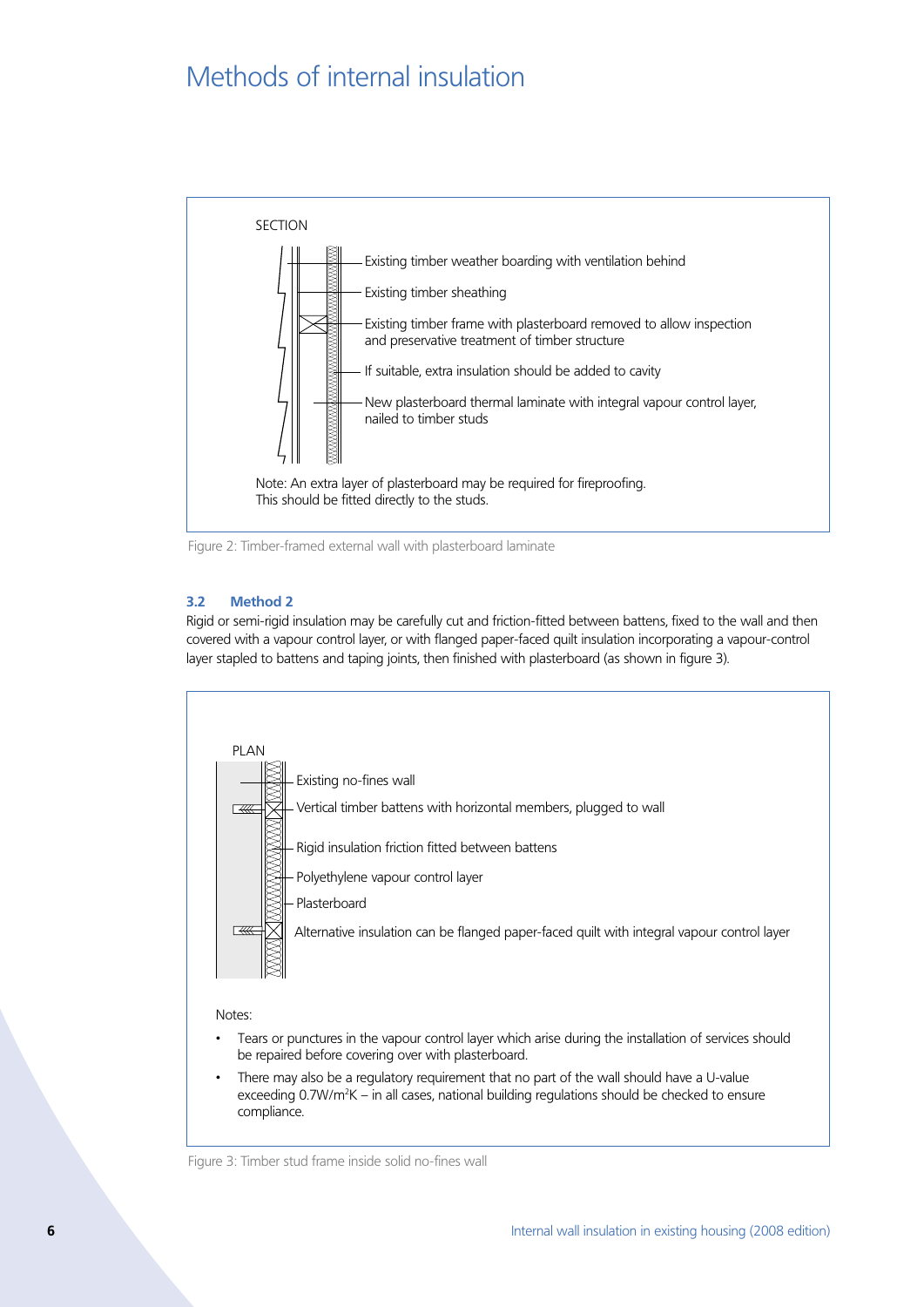# Methods of internal insulation

## **3.3 Method 3**

A timber frame may be installed, which is braced between the floor and ceiling and kept clear of the external wall. Insulation is then stapled to the frame with a vapour control layer and plasterboard finish (see figure 4).



Notes

- The above construction consists of the existing solid wall with external render, with the internal studs set clear of the wall by at least 30mm. This is a safeguard against any rain penetration – note that ventilation of this air gap may be necessary. See also section 6.2 of this guide.
- The timber studs should be braced floor to ceiling and spaced to suit board dimensions.
- Flanged paper-faced insulation quilt with integral vapour control layer (vapour barrier) should then be stapled to the frame and have its joints taped.
- Alternative insulation materials between the studs could be used, provided the insulation material is cut neatly and held on clips to retain it between the studs, as recommended by the manufacturers.
- Any gaps that appear between the studs and the insulation could significantly reduce the performance of the insulation.
- Tears or punctures in the vapour control layer which arise during the installation of services should be repaired before covering over with plasterboard.
- The insulation should be designed so that no part of the wall will have a U-value exceeding 0.7W/m2 K.

Figure 4: Insulation fitted to timber studs

## **3.4 Method 4**

Aluminium-faced polyethylene air bubble sheet (or multi foil) may be attached to vertical battens that are fixed to the external wall. Counter-battens (arranged perpendicular to the first set of battens) should then be fixed over the insulation to receive the plasterboard finish (see figure 5). It is suggested that a horizontal batten is fixed below the ceiling in order to prevent any downward flow of cold air from the loft space into the space behind the plasterboard or internal insulation.



Figure 5: Insulation fixed to battens and counter-battens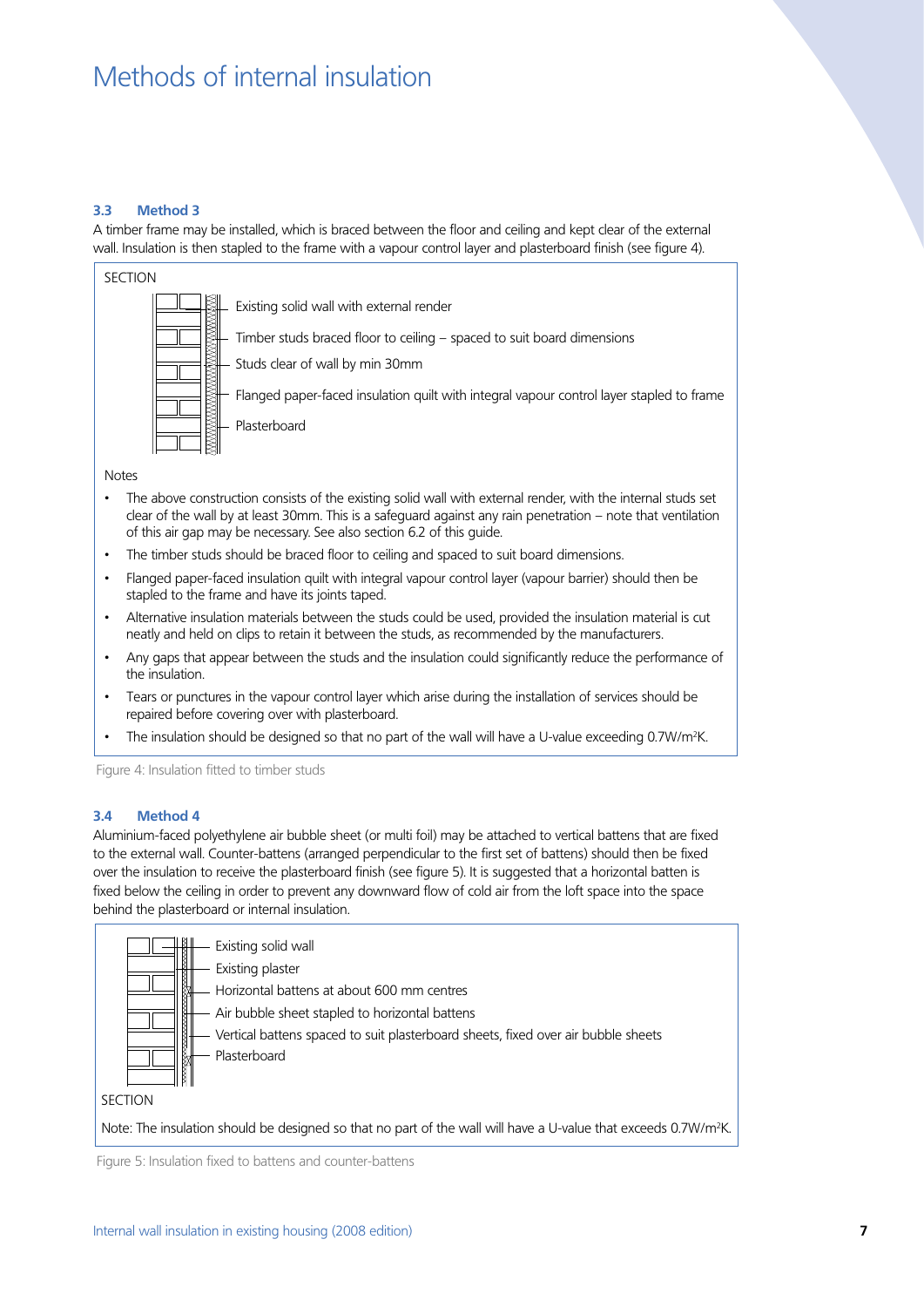# 4. Fixing methods

There are a wide range of insulating materials available for dry-lining which can be installed using the four basic methods covered in this guide. Indicative properties of insulating materials are set out in table 1, and table 2 gives U-values for a variety of typical constructions.

# **4.1 Adhesive fixing**

Where the wall is dry and has a sound finish of plaster or concrete (and is not too uneven), laminate boards can be fixed directly to the wall with an adhesive recommended by the board manufacturer. The adhesive is normally applied in 200mm wide bands approximately 50mm from the vertical edges and in the centre of the board. Bands of adhesive are also applied around the periphery of the wall and window to ensure continuous contact at the edges of the boards.

To prevent collapse in the event of fire, boards that incorporate insulation made from plastics should be secured with screw fixings and fixed at least 35mm into the solid background. The number of fixings required will be specified by the board manufacturer; some will require nine fixings, and some only two. Positioned on dry, even walls, as shown in figure 1, mechanical fixing may be used without adhesive, subject to the manufacturer's recommendations.

#### **4.2 Plaster dab fixing**

If the wall is uneven (e.g. where it has been stripped of plaster) bonding thermal laminate to it with plaster-based adhesive dabs or strips is a suitable method, providing the wall is dry. The perimeter of the wall and the surround of any openings, such as windows, must be sealed with a continuous band of plaster adhesive to restrict air movement into the building. This would otherwise reduce the thermal effectiveness of the insulation. It is important that sufficient adhesive is used for the perimeter seals to make continuous contact with both the wall and insulation. Mechanical fixings, as for adhesive fixed boards, are also needed.

# **4.3 Fixing to metal furrings or timber battens**

Walls that are uneven can also be insulated by first fixing metal furrings or preservative-treated timber battens to the walls and then screwing, or nailing, thermal laminate onto them. All four edges and the centre of the laminate require support. This method is suitable for walls that have previously been damp (for example: following treatments for rising damp, after

curing rain penetration, or after taking measures to reduce condensation).

Non-traditional buildings, constructed with internal timber or metal frames, can also be insulated by nailing thermal laminate directly onto existing timber (provided it is in good condition) or onto a timber frame supported by the metal frame. Existing vapour control layers, if retained incorrectly within the construction, may cause condensation in the structure and should be removed. For this reason, the components of the existing wall (including any residual insulation) should be determined and a condensation risk calculation carried out, taking into account all the layers of the final construction.

## **4.4 Insulation between (and possibly across) timber battens or metal furrings**

Walls can be insulated between vertical timber battens, commonly 50mm wide and at least the thickness of the insulation, which should be fixed to the wall at centres to suit the width of plasterboard. The boards should be supported by battens at the floor and ceiling, and by intermediate noggins in the middle of the boards.

All timber should be preservative-treated. Rigid or semi-rigid insulation boards can be fitted between the battens or flanged paper-faced quilt insulation, with joints taped, can be stapled to the battens. A continuous vapour control layer should be fixed on the warm side of the insulation. This layer may be a separate polyethylene sheet stapled to the battens or incorporated within the flanged paper facing to rolls of insulation (see figure 3). Torn sections should be repaired before covering over with plasterboard to maintain the vapour barrier.

#### **4.5 Constructing a separate inner lining**

If it is difficult to achieve a secure fixing to the wall, or if the wall is damp, an independent timber or metal inner frame can be constructed leaving a cavity behind the external wall. The frame, supported at floor and ceiling level, is usually of preservative-treated timber which is 50mm wide and of the same thickness as the insulation, or metal channel and I-sections dimensioned to take plasterboard laminates. Insulation is fixed (as in section 4.4) between the timber studs, and covered with a vapour control layer and plasterboard or, for additional thermal performance, a thermal laminate incorporating a vapour control layer (see figure 4).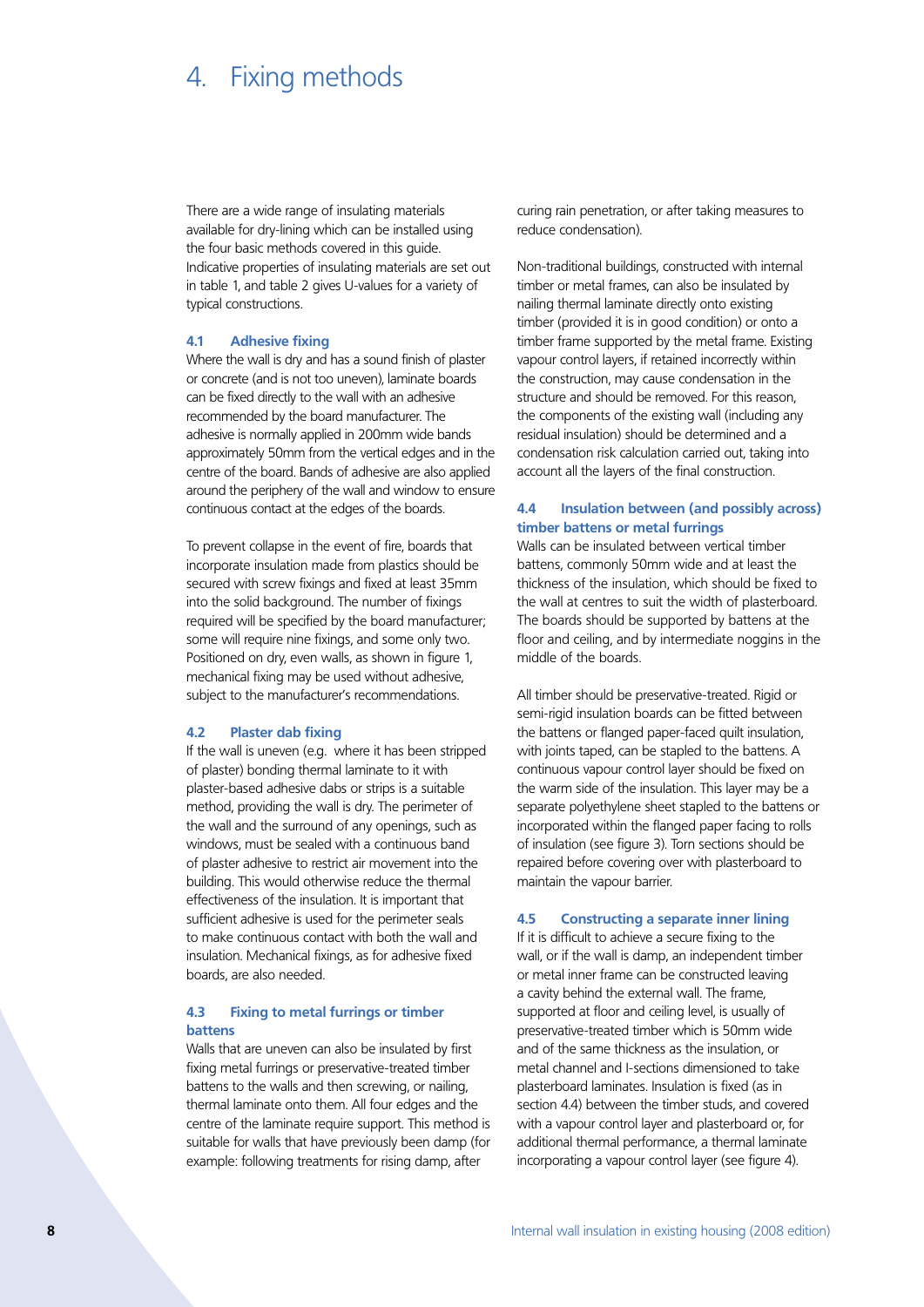# Fixing methods

**4.6 Air bubble sheets and multi-foil sheets**

The air bubble sheet (or multi-foil product) is fixed to vertical preservative-treated battens affixed to the external wall, taking care to lap and welt or tape joints between sheets of the material. Battens are then fixed over the insulation at appropriate centres (up to 600mm) to support the plasterboard thermal laminate ensuring an air gap of at least 25mm. Because the insulation performance of these systems depends on the surfaces being reflective to heat, it is important for their optimal performance that reflective surfaces are clean. Plasterboard fixed in contact with the insulation without the secondary battens is less thermally effective and is not recommended (see figure 5).

### Treatment of service penetrations

In all cases, where services penetrate the plasterboard thermal laminate, adequate air-tightness**\*** has to be achieved to prevent cold air leakage from the cold side of the insulation into the building. In addition, warm moist air leaking from the inside of the building through the construction could lead to condensation within the insulation or on the inside of the masonry wall. Recessed service fittings could also produce a cold bridge through the insulated layer, so fittings should either be surface mounted or backed by a sufficient level of insulation to reduce the effect of the thermal bridge.

<sup>\*</sup> However, it should be borne in mind, that high levels of air-tightness could be detrimental to some historic buildings (see www.spab.org.uk).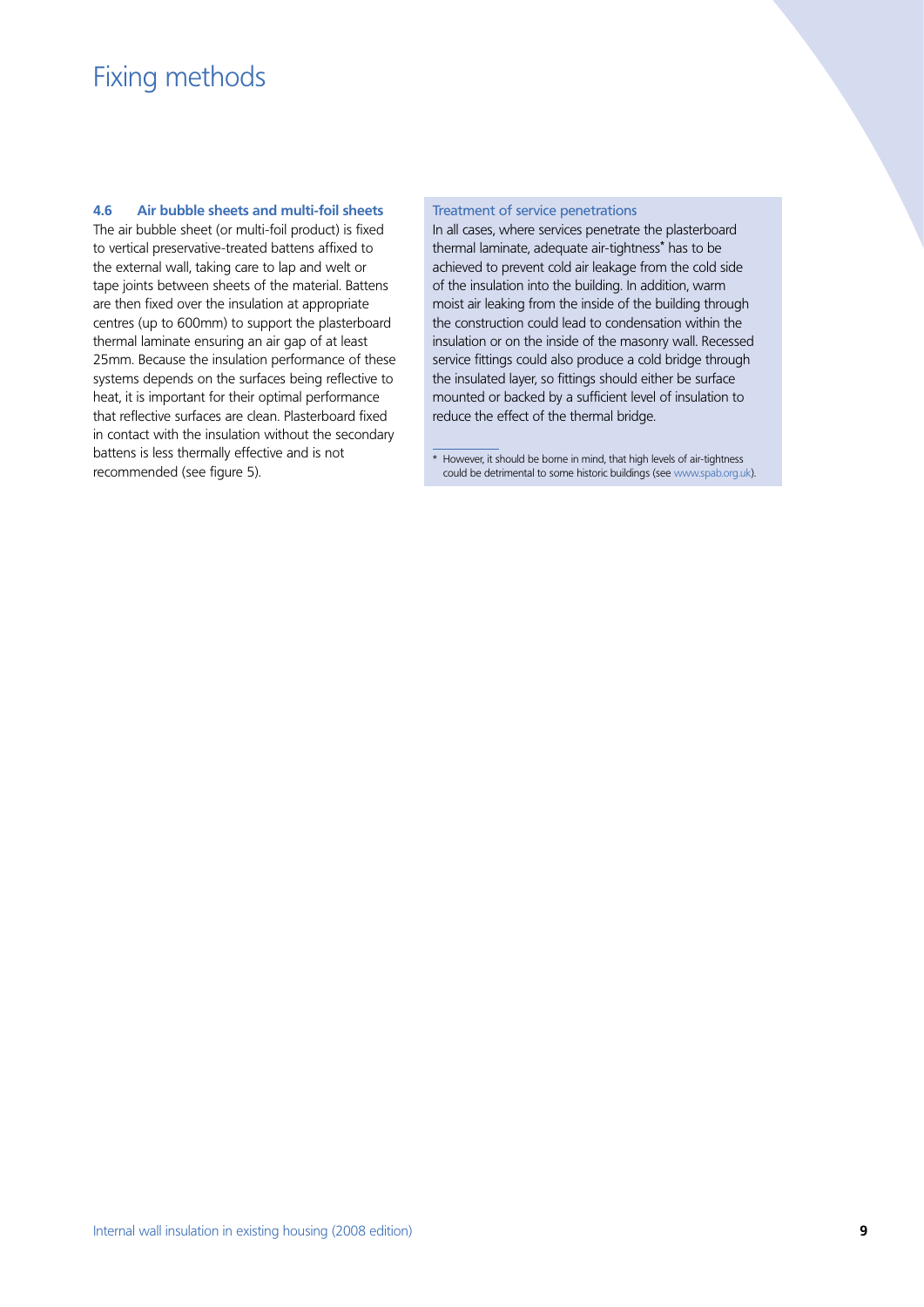# 5. Materials

| Table 1: Typical properties of insulation materials                            |                                 |                                                                                                                                          |  |  |  |  |  |  |
|--------------------------------------------------------------------------------|---------------------------------|------------------------------------------------------------------------------------------------------------------------------------------|--|--|--|--|--|--|
| <b>Materials</b>                                                               | Density<br>(kg/m <sup>3</sup> ) | Approximate thermal conductivity<br>(W/m <sup>2</sup> K)                                                                                 |  |  |  |  |  |  |
| Mineral wool (stone or glass) for<br>plasterboard laminates                    | 50                              | 0.038                                                                                                                                    |  |  |  |  |  |  |
| Glass and mineral wool for fitting<br>between battens                          | $15 - 30$                       | 0.040                                                                                                                                    |  |  |  |  |  |  |
| Expanded Polystyrene Board (EPS)                                               | 16                              | 0.038                                                                                                                                    |  |  |  |  |  |  |
| Graphite EPS                                                                   | 16                              | 0.032                                                                                                                                    |  |  |  |  |  |  |
| Extruded Polystyrene (XPS)                                                     | 35                              | 0.030                                                                                                                                    |  |  |  |  |  |  |
| Polyurethane (PUR)                                                             | 30                              | 0.025                                                                                                                                    |  |  |  |  |  |  |
| Polyisocyanurate (PIR)                                                         | 30                              | 0.025                                                                                                                                    |  |  |  |  |  |  |
| Phenolic foam                                                                  | 45                              | 0.025                                                                                                                                    |  |  |  |  |  |  |
| Cellular glass                                                                 | 120                             | $0.04 - 0.05$                                                                                                                            |  |  |  |  |  |  |
| Reflective foil insulation<br>(e.g. a bubble sheet or a multi-foil<br>product) | N/A                             | The overall performance of this insulation<br>method arises partly as a result of the<br>surface reflecting heat back into the airspace. |  |  |  |  |  |  |
| Cellulose fibre (recycled)                                                     | 30                              | 0.04                                                                                                                                     |  |  |  |  |  |  |
| Sheep's wool                                                                   | 25                              | $0.04 - 0.05$                                                                                                                            |  |  |  |  |  |  |
| Sprayed polyurethane                                                           | 35                              | about 0.025                                                                                                                              |  |  |  |  |  |  |

Further information about thermal conductivities of insulation materials can be found in 'Insulation materials chart – thermal properties and environmental ratings' (CE71).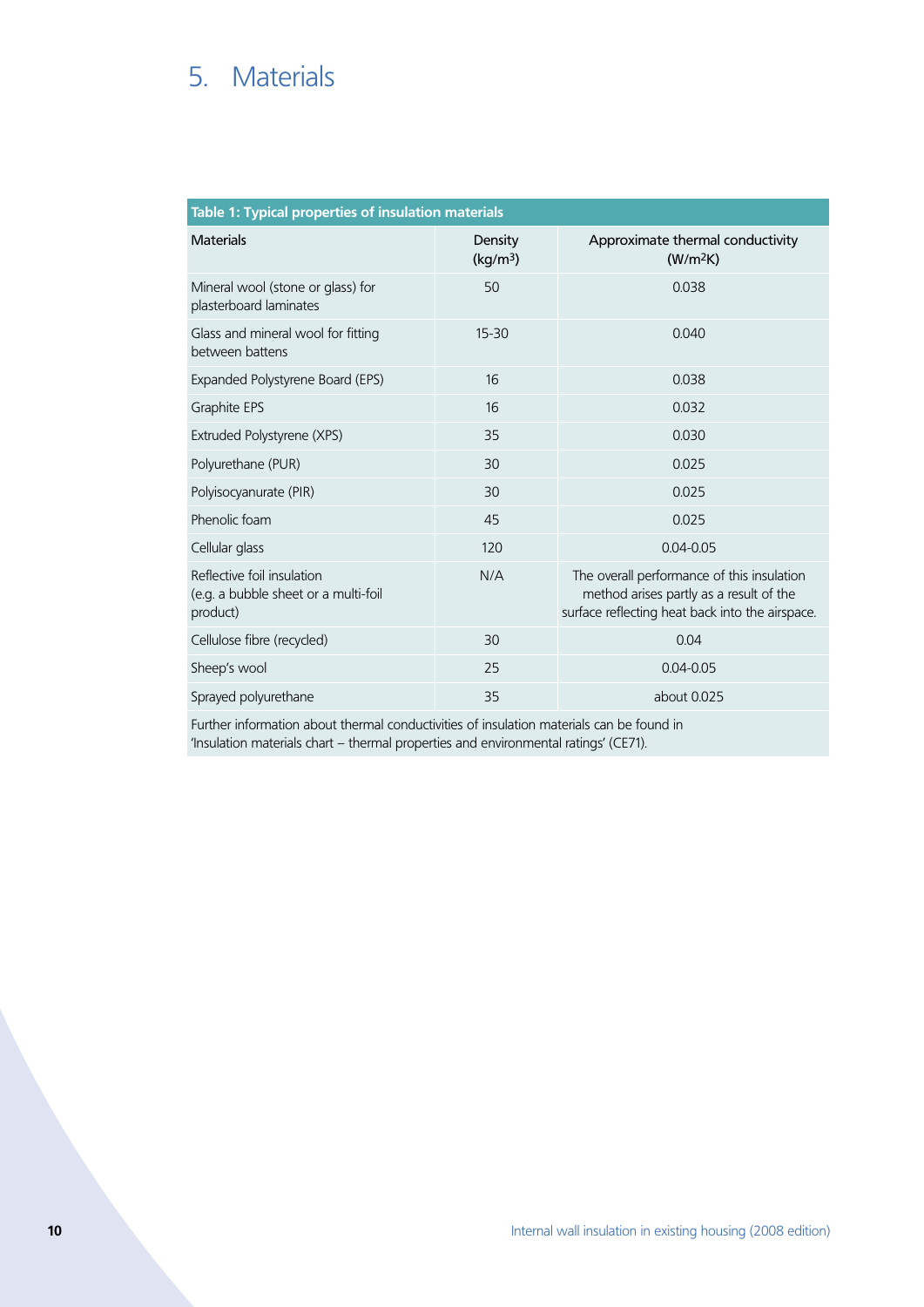# **Materials**

| Table 2: Thermal insulation values for a selection of typical internally insulated walls                                                             |                                                               |                                                                              |                                                                              |                                                                              |                                                                              |                                                                              |  |  |
|------------------------------------------------------------------------------------------------------------------------------------------------------|---------------------------------------------------------------|------------------------------------------------------------------------------|------------------------------------------------------------------------------|------------------------------------------------------------------------------|------------------------------------------------------------------------------|------------------------------------------------------------------------------|--|--|
| <b>Existing wall</b>                                                                                                                                 | <b>Insulation</b><br>thickness                                | U-value<br>(W/m <sup>2</sup> K)                                              |                                                                              |                                                                              |                                                                              |                                                                              |  |  |
|                                                                                                                                                      | (mm)                                                          | A                                                                            | B                                                                            | $\mathsf{C}$                                                                 | D                                                                            | E                                                                            |  |  |
| 215mm existing solid brickwork<br>with plaster finish<br>$(U = 2.1 W/m2K)$                                                                           | 50<br>60<br>70<br>80<br>90<br>100<br>120<br>125<br>140<br>150 | 0.55<br>0.48<br>0.42<br>0.38<br>0.35<br>0.33<br>0.29<br>0.28<br>0.25<br>0.24 | 0.48<br>0.42<br>0.37<br>0.33<br>0.31<br>0.28<br>0.25<br>0.24<br>0.22<br>0.21 | 0.65<br>0.58<br>0.52<br>0.47<br>0.43<br>0.39<br>0.34<br>0.33<br>0.30<br>0.28 | 0.40<br>0.34<br>0.30<br>0.27<br>0.25<br>0.23<br>0.20<br>0.20<br>0.18<br>0.17 | 0.57<br>0.50<br>0.45<br>0.40<br>0.36<br>0.33<br>0.29<br>0.28<br>0.25<br>0.24 |  |  |
| 200mm no-fines concrete<br>(1.5W/m <sup>2</sup> K) with plaster finish<br>$(U = 2.2W/m2K)$                                                           | 50<br>60<br>70<br>80<br>90<br>100<br>120<br>125<br>140<br>150 | 0.60<br>0.51<br>0.45<br>0.41<br>0.37<br>0.33<br>0.28<br>0.27<br>0.25<br>0.23 | 0.52<br>0.45<br>0.39<br>0.35<br>0.31<br>0.29<br>0.24<br>0.23<br>0.21<br>0.20 | 0.72<br>0.63<br>0.56<br>0.50<br>0.46<br>0.42<br>0.36<br>0.35<br>0.31<br>0.30 | 0.42<br>0.36<br>0.31<br>0.28<br>0.26<br>0.24<br>0.21<br>0.20<br>0.18<br>0.17 | 0.62<br>0.54<br>0.47<br>0.42<br>0.38<br>0.35<br>0.30<br>0.29<br>0.26<br>0.24 |  |  |
| 325mm concrete sandwich<br>panel (incorporating polystyrene<br>insulation, with bridging fraction of<br>15%) with plaster finish<br>$(U = 1.7W/m2K)$ | 50<br>60<br>70<br>80<br>90<br>100<br>120<br>125<br>140<br>150 | 0.50<br>0.44<br>0.39<br>0.36<br>0.33<br>0.30<br>0.26<br>0.25<br>0.23<br>0.22 | 0.44<br>0.39<br>0.35<br>0.31<br>0.29<br>0.26<br>0.23<br>0.22<br>0.20<br>0.19 | 0.57<br>0.51<br>0.46<br>0.42<br>0.38<br>0.35<br>0.31<br>0.30<br>0.27<br>0.26 | 0.37<br>0.33<br>0.29<br>0.26<br>0.24<br>0.22<br>0.20<br>0.19<br>0.17<br>0.17 | 0.53<br>0.46<br>0.42<br>0.38<br>0.34<br>0.32<br>0.27<br>0.26<br>0.24<br>0.23 |  |  |

A. Insulated with white expanded polystyrene board (conductivity 0.038W/m2K) laminated to 12.5mm

plasterboard and fixed to wall using plaster dabs or battens (for overall insulation thicknesses above 80mm it is assumed that the additional insulation is located between the battens).

B. Insulated with graphite expanded polystyrene board (conductivity 0.032W/m<sup>2</sup>K) laminated to 12.5mm plasterboard and fixed to wall using plaster dabs or battens (for overall insulation thicknesses above 80mm it is assumed that the additional insulation is located between the battens).

C. Insulated with mineral wool quilt (glasswool or stonewool, conductivity 0.038W/m2K) between timber battens and fixed to the wall and covered with 12.5mm plasterboard.

D. Insulated with phenolic foam (or polyurethane or polyisocyanurate, conductivity 0.025W/m2K) laminated to 12.5mm plasterboard and bonded to the wall with adhesive (for thicknesses of over 80mm it is assumed that the additional insulation is between battens with a timber fraction of 11.8%).

E. Insulated internally with cellular glass (conductivity  $0.04W/m^2K$ ) applied to the existing plaster and an internal plaster finish applied to the insulation.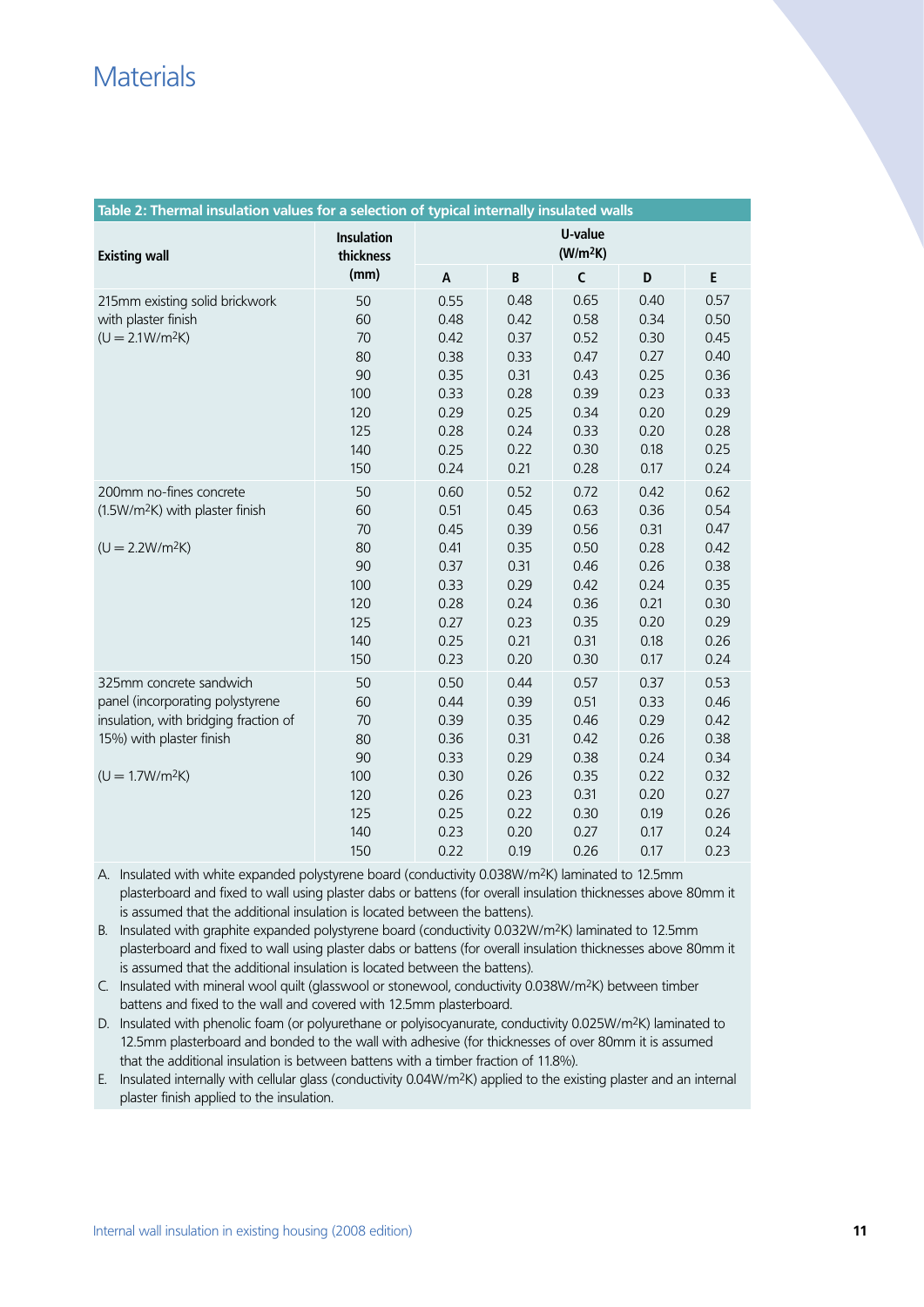# 6. Design considerations

### **6.1 Choice of insulation materials**

Use insulation materials that are free from ozonedepleting agents such as HCFCs and HFCs and avoid those with a high Global Warming Potential (GWP). Mineral wools are free from such agents and many plastic insulants also now satisfy this requirement (see section 10).

Before starting any work a detailed inspection of existing timbers for dry or wet rot and insect attack should be carried out. Decayed timbers should be replaced. Dry rot must be eradicated by appropriate treatment to timbers and walls and all replacement timber should be preservative treated. Guidance is given in BRE Digest 299 'Dry rot: its recognition and control' and BRE Digest 345 'Wet rot: recognition and control' on treatment of timbers, and the need for removing sources of moisture and providing adequate ventilation so that further rot does not occur.

## **6.2 Existing internal finishes and dampness**

The internal wall surface should be checked for dampness and remedial action taken if any moisture is present. Dampness may have various causes including leaking pipes or overflows, or faulty damp proof courses and flashings. If dampness (and mould) is caused by condensation, the dwelling may require improved ventilation and heating in addition to insulation. Solid walls in older housing types may have plaster on timber laths and battens. Batten fixings are often likely to have experienced damp conditions, perhaps leading to corrosion, and these will usually not be sound enough to take any further thermal lining. Plaster, lath and battens should therefore be removed prior to an insulated dry-lining system being installed.

Solid brickwork and stonework may be damp from rain penetration. External pointing or rendering can sometimes reduce moisture penetration, but if any doubt remains the best method of internal insulation is to construct an inner frame of timber or metal located at least 30mm clear of the masonry wall, as described under 'Method 3' in section 3.3. The resulting air space may also require ventilation, and this should be taken into account when determining the new U-value of the construction.

Plaster or fibreboard linings to timber-framed or metal-framed walls should be removed to check the condition of the structure, and to allow any rot or corrosion of the frames to be treated. Insulation

can be placed within the frame and an additional insulated lining can also be fixed over the frame. It is normally suitable to apply thermal laminates directly to plastered cavity walls, but ensure that the plaster is not loose and that any broken plasterwork is patched. Thermal linings can also be applied directly to self-finished large panel construction.

### **6.3 Thickness of insulation**

Internal insulation reduces the size of rooms by the thickness of the insulation system. Most rooms can accept this reduction but it can be critical in bathrooms, WCs and small kitchens, and may therefore influence the choice of insulation. Thermal laminate wall boards bonded by adhesive to the wall will generally take up the least space, whereas a timber stud frame kept clear of the wall will intrude at least 90mm.

### **6.4 Exposure of wall to wind-driven rain**

Dry-lining should not be used to isolate dampness. The source of dampness must be cured and the walls must be allowed to dry thoroughly. Solid walls should be examined for signs of dampness and assessed to determine what systems are suitable. When assessing whether the wall is suitable for internal insulation, refer to BS 5628: Part 3 2001 'Code of Practice for use of masonry. Materials and components, design and workmanship'. This gives guidance on resistance to weather (with the exception of no-fines concrete). Solid walls subject to very severe driving rain should be externally clad. For conditions assessed as severe, brickwork at least 328mm thick, rendered dense aggregate concrete blockwork 250mm thick, or autoclaved aerated concrete 215mm thick may be suitable for dry-lining. A notional cavity is needed behind the dry-lining to provide a break in any moisture transmission path.

### **6.5 Interstitial condensation**

Air inside a dwelling tends to carry more moisture than the same volume of air outside. If inside air is able to leak from the dwelling through the construction, the air cools quickly and can cause condensation on any surface that is on the cold side of this insulation. This can lead to mould or deterioration of timber in contact with the insulation. It is therefore important to separate the inside air from the insulation by applying a 'vapour barrier', also known as a 'vapour control layer', to the warm side of the insulation.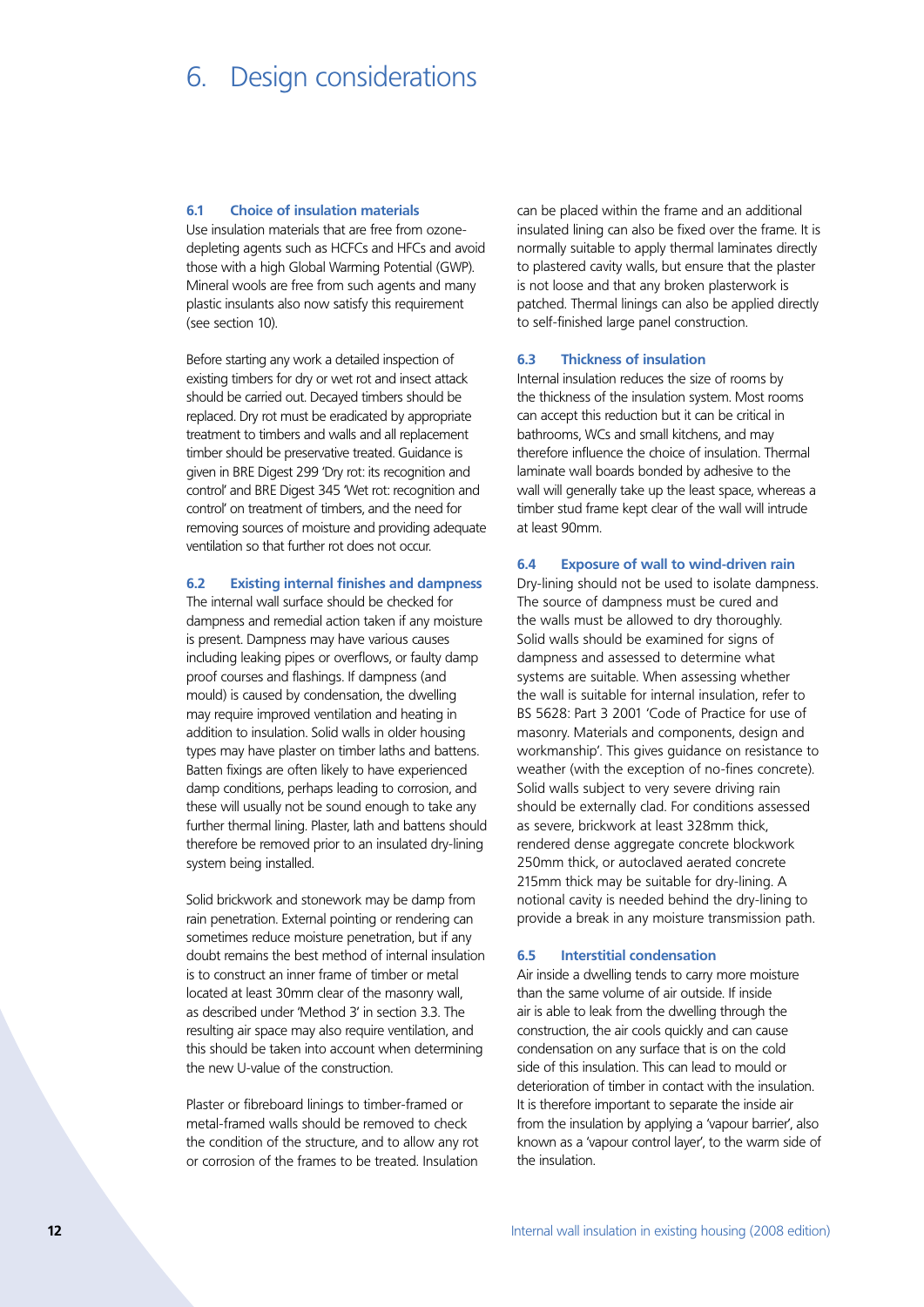# Design considerations

A vapour control layer can be achieved by using polyethylene sheet or treated paper facing to mineral wool quilts, or with an integral layer, e.g. in thermal laminate boards. In all cases, the weak points are at the joints between the sheets or boards and where pipes or other services penetrate the lining. Careful attention should be paid to the sealing and lapping of joints and sealing around penetrations. Plasterboard manufacturers supply a plasterboard primer that helps control vapour penetration at the surface of the board, but this should be an addition to and not an alternative to polyethylene sheet or an integral vapour control layer.

It is also recommended that mechanical extraction to bathrooms/kitchens should be installed in addition to vapour control measures as part of the renovation works. For damp, south-facing masonry walls less than 250mm thick, the cavity between the new frame and wall should be ventilated to the outside to prevent summer condensation (see BR262 'Thermal Insulation: avoiding risks').

#### **6.6 Sealing for air leakage behind dry-lining**

To ensure that the insulated dry-lining will perform thermally as intended, it is important that the wallboard is sealed with adhesive or battens around its perimeter with adjoining walls, the floor and

ceiling. It must also be sealed around windows, doors and other openings. If the seal is omitted or incomplete, cold air from the space behind the insulation can leak into the room and reduce the effect of the insulated lining.

Any gaps behind the new insulated dry-lining (particularly when used for upgrading flats) should be sealed to stop the circulation of cold air, to restrict noise transmission, and to prevent (or slow down) the spread of fire and smoke. After ensuring that adequate sound-deadening and fire stopping has been provided (check the requirements of national building regulations), the flooring and ceiling board should be taken as close to the wall as possible, and the remaining gap filled with a continuous seal of plaster. The plasterboard lining to timber frames should be sealed around the ceiling, wall and skirting perimeter with plaster, and the skirting should be set on a flexible seal (see figure 6).

It should also be ensured that there is a vapour control layer to the warm side of the insulation, including the insulation located between a floor and the ceiling below. When dry-lining plastered or self-finished concrete walls, any gaps or major cracks should be filled to stop leakage of cold air into the dwelling.



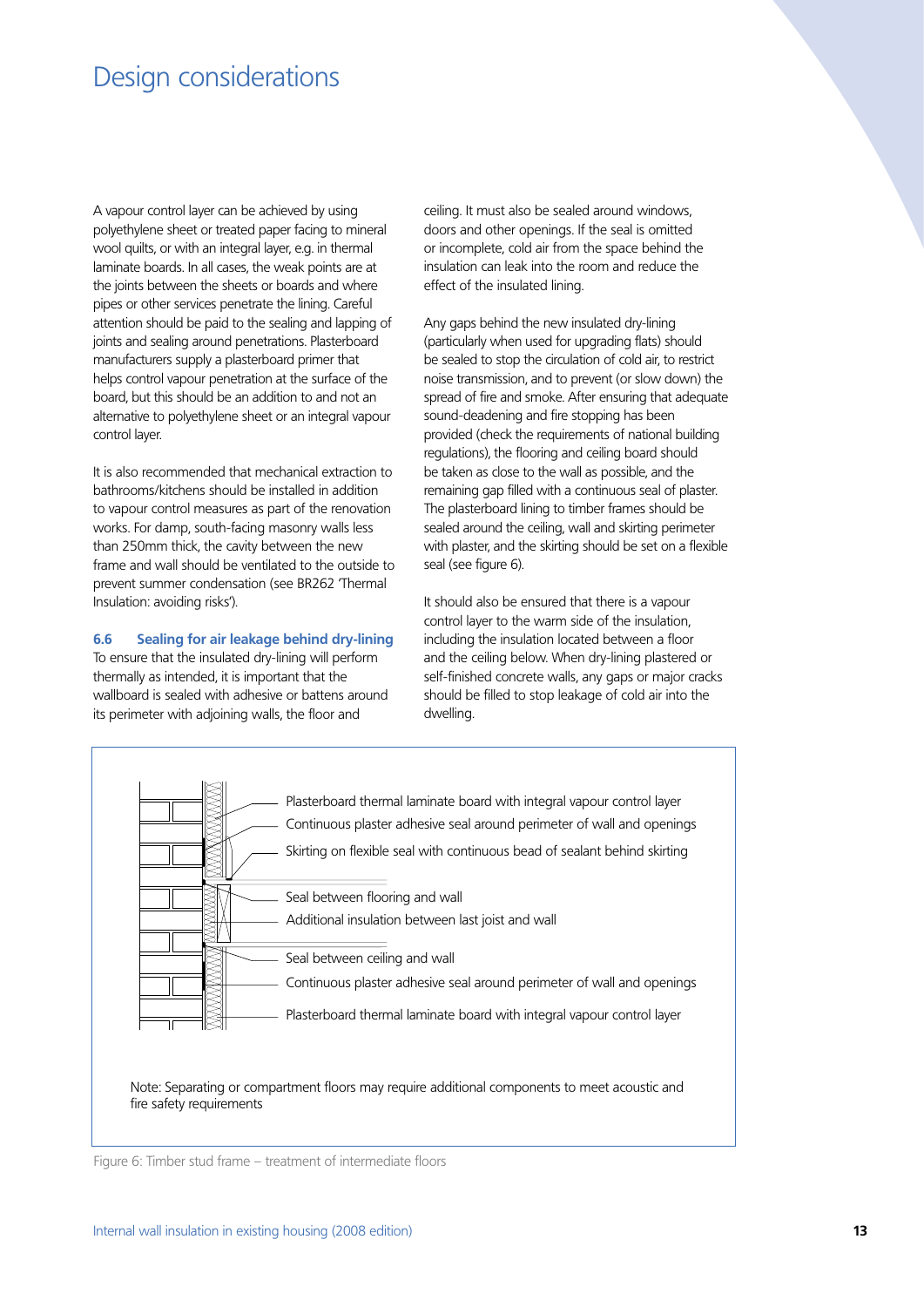# Design considerations

## **6.7 Dry-lining window and door reveals**

Window and door reveals can be sources of condensation and mould if not insulated correctly, but if the amount of visible window frame is too small the full thickness of the insulated dry-lining cannot be applied. If this is the case an insulated window lining board, e.g. expanded PVC, can be used. Ensure that the lining does not restrict ventilators or opening mechanisms. It may be necessary to remove the existing plaster to accommodate an adequate thickness of insulation within the limited space available.

If windows are to be replaced the new jamb and soffit details can be designed to accept the insulated lining. The sill board should generally also be insulated and will need to be deep enough to cover the edge of the wall insulation. Architraves and skirtings will need to be removed and refitted. Make sure that windows and doors will open properly after the insulation has been fitted.

# **6.8 Thermal bridging**

Thermal bridging will occur whenever there is a break in the continuity of the insulation. This often occurs at the junctions of solid external walls with internal walls, where concrete floor edges are exposed on the external face of the building, and at the projection of balconies, etc. Thermal bridging results in a loss of heat and a risk of condensation and mould growth.

Stepped and staggered terraced housing (common in post-war years) can also present problems of thermal bridging, when the construction is of single leaf no-fines or foamed slag concrete. The effect of the thermal bridging in these conditions can be reduced by returning the dry-lining about 1m along the internal wall and continuing it 300mm along the ceiling soffit. In more usual circumstances, for example a flat fronted terrace, a return along the inside wall of around 400mm should be sufficient to limit the effects of thermal bridging.

### **6.9 Supports for fitments and fixtures**

The position of any fitment or fixture (kitchen or storage fitments, sanitary ware, boilers, radiators, etc.) that needs to be fixed to the wall must be identified before dry-lining is installed, and adequate supports provided.

### **6.10 Provision of services**

The penetration of the vapour control layer by services should be avoided wherever possible. Where possible, service outlets should be re-located on adjoining internal partitions. Where services do penetrate the vapour control layer, ensure that the hole is well sealed with vapour resistant tape or acrylic sealant.

Services should be installed before dry-lining starts. Dry-lining, based on a framing system, can ensure adequate space for locating most wires or pipes. Where laminates are bonded to the wall, the space behind the insulation board may be inadequate making it necessary to cut a channel either in the wall or in the insulation. Avoid contact between PVC-insulated electrical wiring and polystyrene insulation, as this can cause the PVC sheathing to age prematurely.

Cables covered by insulation should be protected by cover strips, to prevent overheating and reduce the risk of short-circuiting and fire. The rating of cables that are routed through the insulation should be increased, e.g. cables serving cookers, shower units and other appliances with high electrical loads will require larger cabling. Other circuits do not normally exceed their current-carrying capacity when covered with insulation. More detailed guidance is given in BS 7671 'Requirements for electrical installations (IEE Wiring Regulations 17th edition)'.

## **6.11 Sound transmission**

When the insulation is returned along a separating wall, care should be taken to maintain an acceptable level of sound reduction between dwellings. The use of plastic thermal laminates returned along masonry walls can, due to resonance in the lining, show a marked reduction in sound insulation.

Where sound insulation is important, a mineral wool thermal laminate wallboard should be bonded directly to the wall surface. Alternatively, an independent timber frame, fixed clear of the wall at floor and ceiling only, should be used. The frame should be infilled with glasswool or mineral wool batts 50mm thick. For best results the frame should be covered with two layers of 12.5mm wallboard with staggered joints.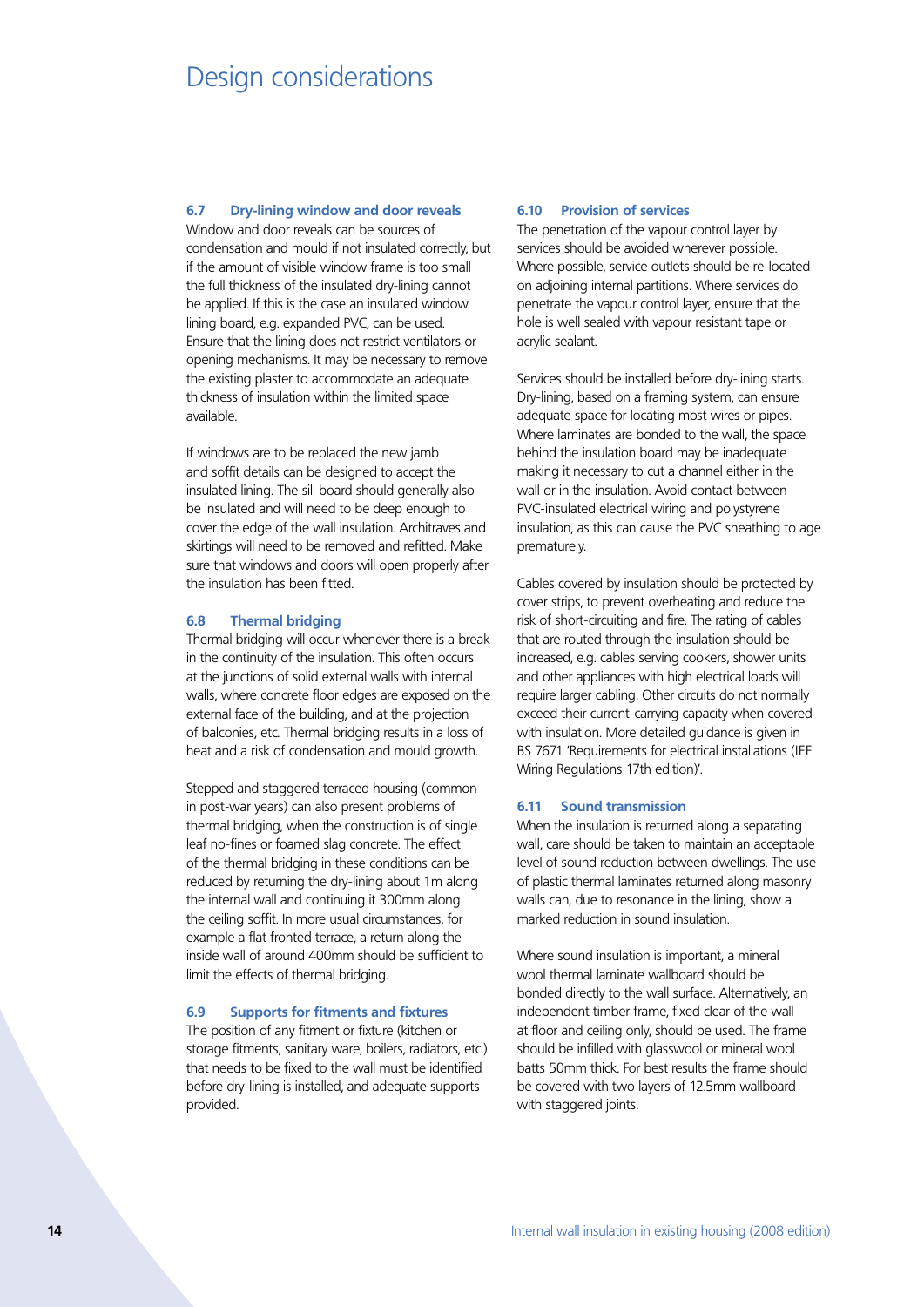# Design considerations

## **6.12 Fixings**

Where metal fixings such as nails or screws are used to anchor the plasterboard, and particularly if the metal also penetrates insulation, water could condense preferentially on the fixings. This problem can be reduced by specifying stainless steel rather than galvanised steel fixings. As well as the obvious benefits in relation to corrosion, stainless steel has a lower thermal conductivity than galvanised steel and is therefore less likely to attract condensation. Care should be taken when mounting heavy items such as radiators to ensure that the method of mounting will provide sufficient mechanical support, and, where appropriate, fixings should be well anchored to the masonry rather than relying on the strength of the plasterboard.

#### **6.13 Air-tightness**

In order to benefit fully from insulation it is important to pay attention to the overall air-tightness of the building, since high air leakage can lead to loss of

heat. To achieve air-tightness attention must be paid to workmanship and to ensuring that vapour control membranes are well sealed. It is important to ensure that unventilated air in gaps behind plasterboard and insulation, including services voids, cannot mix with external air or with cold ventilated areas such as that in loft spaces or underfloor spaces. Such air leakage paths could lead to the air behind the plasterboard becoming very cold, leading to heat loss.

Special care should be taken in the case of historic buildings where air-tightness measures could actually hasten their deterioration and harm the health of occupants. The SBAB publication 'The Control of Damp in Old Buildings' (SPAB Technical Pamphlet 8) provides more information.

Using service voids can improve air-tightness and the future integrity of the insulation because they permit new sockets and wiring to be installed without having to penetrate insulation or vapour control layers.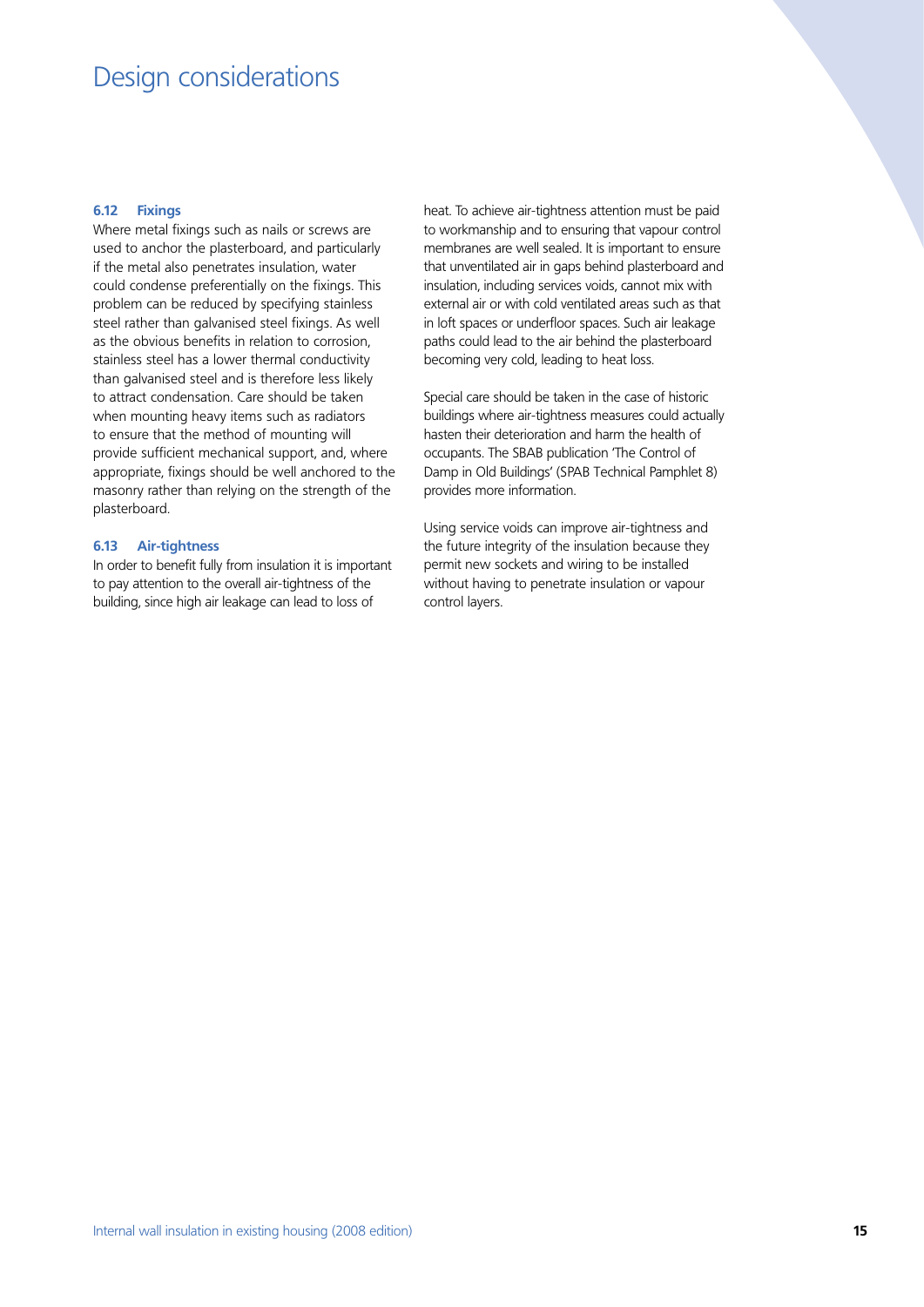# 7. Thermal bridging

Thermal bridging will occur whenever there is a break in the continuity of the insulation. This often occurs at the junctions of solid external walls with internal walls, where concrete floor edges are exposed on the external face of the building, and at projecting balconies, etc. Thermal bridging results in a loss of heat and the risk of condensation and mould growth. Where the internal walls consist of stud partitions, the opportunity exists to partially remove the internal stud wall at the abutment to the external wall so that it is possible to install the new thermal lining as a continuous layer. The internal stud partition could then be repaired as part of the installation of surface finishes to the external wall.

**7.1 Thermal bridging at openings**

Before insulation is applied, the existing wall construction might typically consist of 220mm-thick, solid brick, with plaster applied to the internal surface. After applying insulation, the increased thermal performance can be seen in figure 7. This shows an insulated wall at a window or door jamb where the plaster was removed, internal battens added, insulation placed between and over the battens, and finished internally with plasterboard.

The temperature distribution in figure 7 shows that with this design the internal surfaces are generally kept warm, minimising the risk of mould growth.

**7.2 Thermal bridging at separating walls** Figure 8 shows a junction between an external wall and a solid separating wall, demonstrating how internal insulation can be applied in a way that reduces the risk of internal surface mould.



Figure 7: The wall and reveal following application of the insulation



Figure 8: A junction between an external wall and a separating wall, looking from above, with internal insulation applied to external wall and to part of the separating wall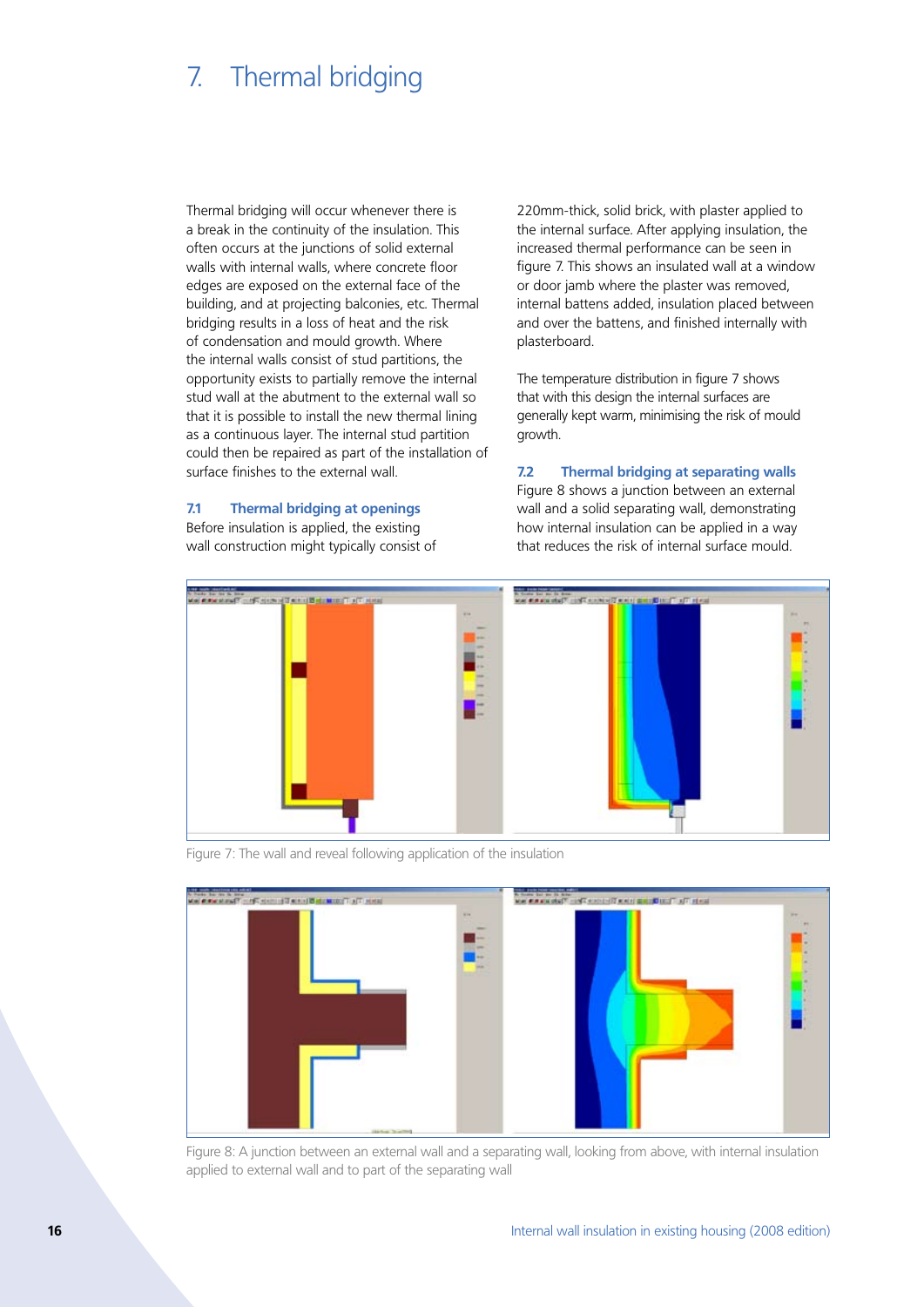# Thermal bridging

Figure 9 shows a junction between an external floor and a separating wall, demonstrating how internal insulation can be applied in a way that reduces the risk of internal surface mould.

**7.3 Thermal bridging at ground floors** Figure 10 shows a wall-floor junction after the application of internal insulation.



Figure 9: A junction between a separating wall and a ground floor, showing how insulation can be extended a short way up the party wall to minimise the risk of surface condensation and mould



Figure 10: A junction between a wall and a ground floor showing a solid brick (or no-fines) wall supporting a concrete slab, with timbers laid along the length of the floor and insulation placed between the floor timbers. Above the floor timbers is a timber-based floor covering and above this is a plasterboard-insulation laminate with a 30mm air gap behind the laminate. N.B. Although not shown, a damp proof membrane should be provided between the new floor structure and the existing floor, and it should also be lapped up the external wall to protect the edge of the new floor structure.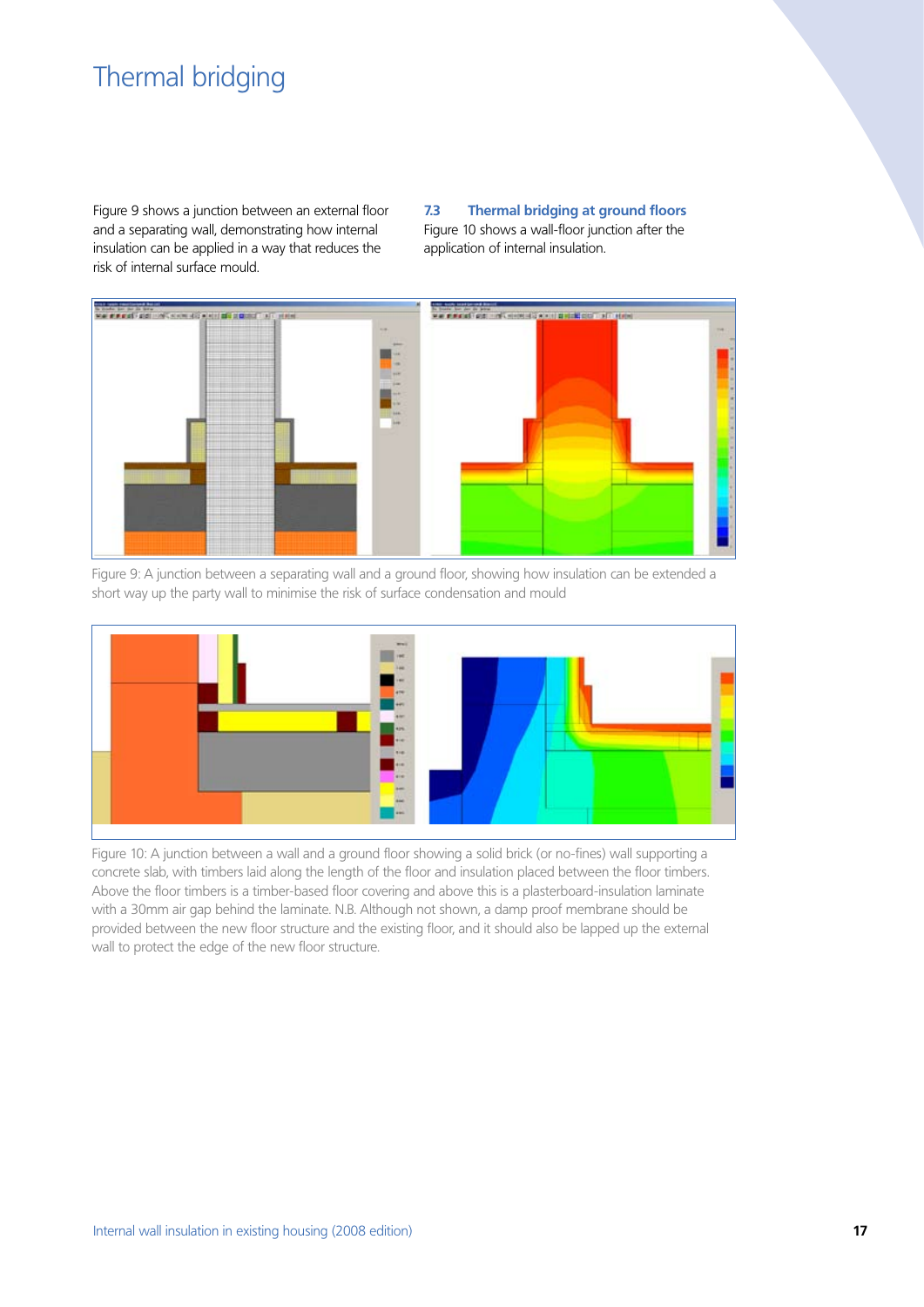# Thermal bridging

## **7.4 Thermal bridging at solid separating floors and staircases**

Figure 11 shows insulation applied to a junction between an external wall and a solid separating floor, or between an external wall and a solid staircase.

### **7.5 Thermal bridging at roofs**

Figures 12 and 13 show a junction between an external wall and a ceiling where the space above the ceiling is a cold loft space. Figure 12 shows the junction prior to the application of insulation and figure 13 shows the junction following application of insulation.



Figure 11: Solid separating floor and external wall, with internal insulation having been applied to the wall, to the floor and to a 300mm length of ceiling (a similar length of insulated soffit would be appropriate beneath solid masonry staircases adjoining external walls)



Figure 12: A wall-ceiling junction before any insulation improvement is made. The wall is shown on the left, with a layer of existing wet plaster on it. The ceiling above has quilt insulation between the joists. The joist nearest the wall will tend not to be flush against the wall and there will typically be a 30mm gap between the joist and the wall. In any case a minimum gap of 30mm should be maintained between the solid wall and the insulation to minimise risk of rain penetration.



Figure 13: A wall-ceiling junction after the application of insulation. The insulation should be kept at least 30mm from the existing solid wall. Steps should be taken to prevent cold air from the loft space leaking into the space behind the insulation and plasterboard. Timber battens adjacent to the ceiling-wall junction, as shown, can help to prevent this, as can tucking insulation between the joist and the existing wall.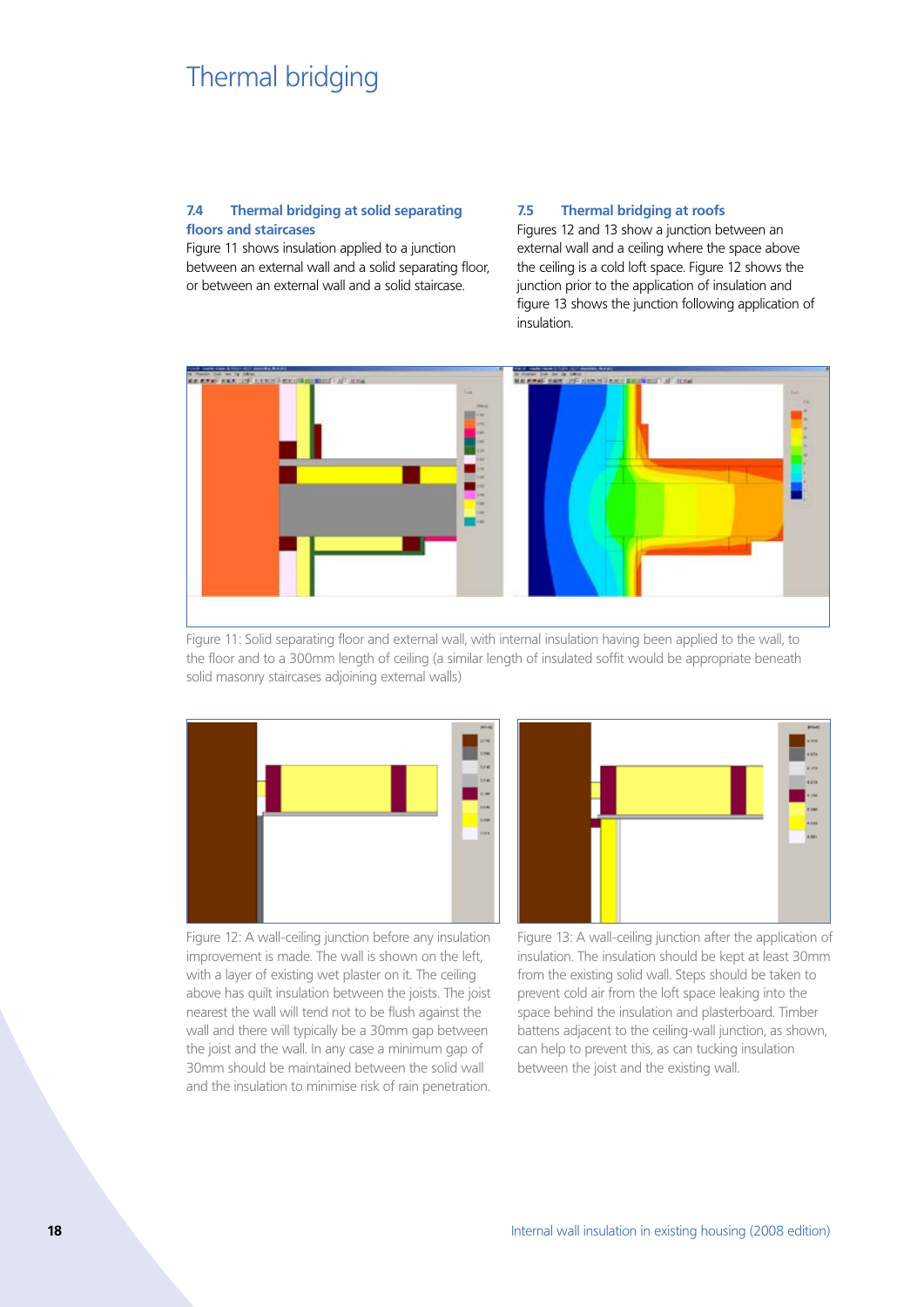# Thermal bridging

## **7.6 Thermal bridging at a corner where one façade has internal insulation and the other façade has external insulation**

Figure 14 shows a wall corner, looking from above, where one part of the wall has internal insulation and the other part has external insulation. Excessive thermal bridging, which could cause mould and condensation, is avoided by arranging an area of overlap between the external insulation and the internal insulation. Running the internal insulation approximately 400mm from the corner can help to prevent thermal bridging.



Figure 14: A wall corner, looking from above, where one wall has internal insulation and the other wall has external insulation.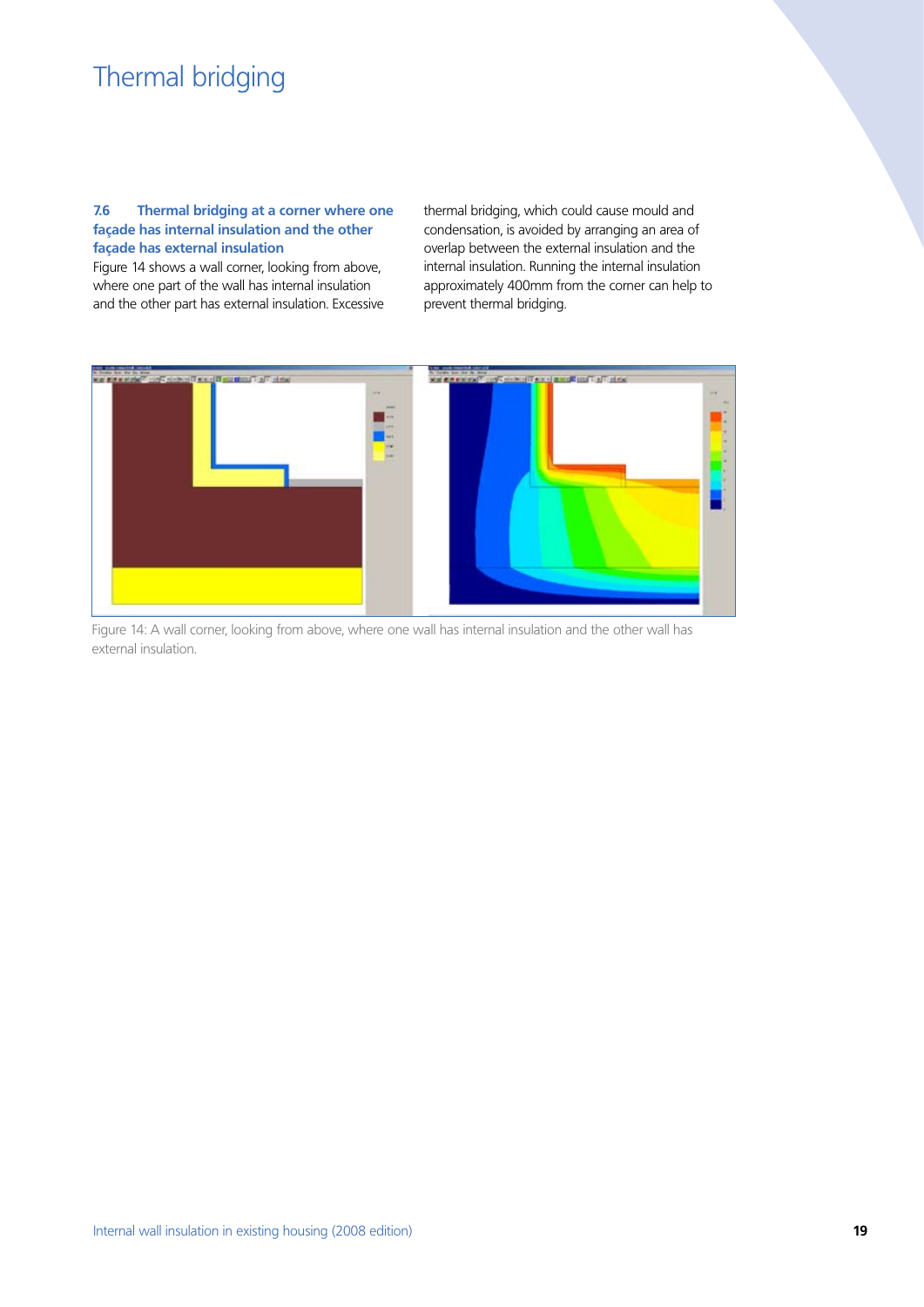# 8. Environmental considerations

The use of insulation in the building fabric will significantly reduce the environmental impact of the building over its lifetime. This benefit outweighs the environmental impact of the embodied energy of the insulation materials. However, to minimise the embodied impact, specifiers should avoid foamed plastics insulation materials using blowing agents that cause ozone-depletion or global warming, e.g. HCFCs or HFCs. Alternative blowing agents such as  $CO<sub>2</sub>$  or pentane are less environmentally damaging.

For the best overall environmental performance use recycled materials such as cork and cellulose, or more natural materials such as flax or sheep's wool, foams blown using pentane or  $CO<sub>2</sub>$  and low-density mineral wool or glass wool, all of which have high ratings in the 'Green Guide to Housing Specification' (see paragraph opposite).

Lower density glass and mineral wools should be used in preference to denser ones where possible, as their environmental impact increases proportionally with their weight (although higher density fibres might be less prone to air movement within the fibres).

'The Green Guide to Housing Specification' (Anderson and Howard, BRE, 2000) provides a useful reference for construction products, giving A, B and C environmental ratings for over 250 specifications. The guide has been developed over 20 years and is supported in its current form by the National House Building Council (NHBC). The information it contains is predominantly based on life cycle analysis, and the guide includes an extensive list of references to all of its sources of data. A revised version of the Green Guide was published on June 6th 2008, in which the environmental ratings have been expanded to A+ to E. This is available at www.thegreenguide.org.uk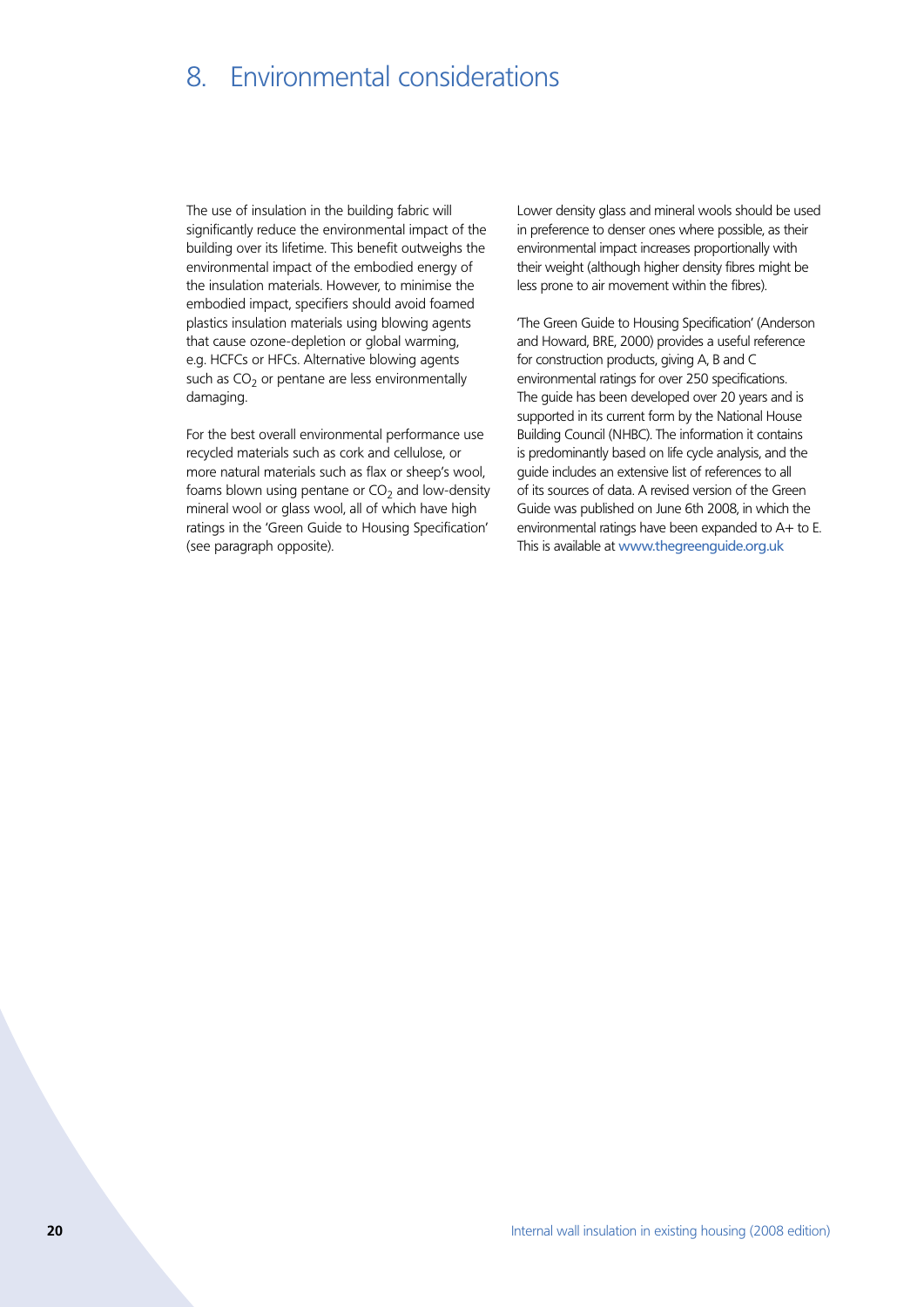# 9. National building regulations

Building regulations for the thermal insulation of walls can be downloaded from the internet. Relevant documents are:

- • Part L (England & Wales) www.planningportal.gov.uk
- Section 6 (Scotland) www.sbsa.gov.uk
- Part F (Northern Ireland) www.dfpni.gov.uk
- Part L (Isle of Man) www.gov.im/dlge/planning/build/

**Standard Assessment Procedure (SAP) and Energy Performance Certificates (EPCs)**

SAP is the UK government's procedure for the energy rating of homes. The properties of a building, such as the insulation, determine its heat requirements, while the type of heating system and heating fuel determine the energy use, cost and  $CO<sub>2</sub>$  emissions under standard occupancy conditions.

The SAP rating is based on the energy costs associated with space heating, water heating, ventilation and lighting, less cost savings from energy generation technologies. The SAP rating is expressed on a scale of 1 to 100. The higher the number the lower the running costs.

To comply with building regulations (building standards in Scotland) all new homes must have a SAP assessment. SAP also calculates the environmental impact  $(CO<sub>2</sub>)$  rating, the dwelling emission rate (DER) and the target emission rate (TER).

An Energy Performance Certificate needs to be issued whenever a property is sold or rented. EPCs remain valid for up to 10 years, but are invalidated after any alteration or refurbishment of the property, and a new EPC must be issued.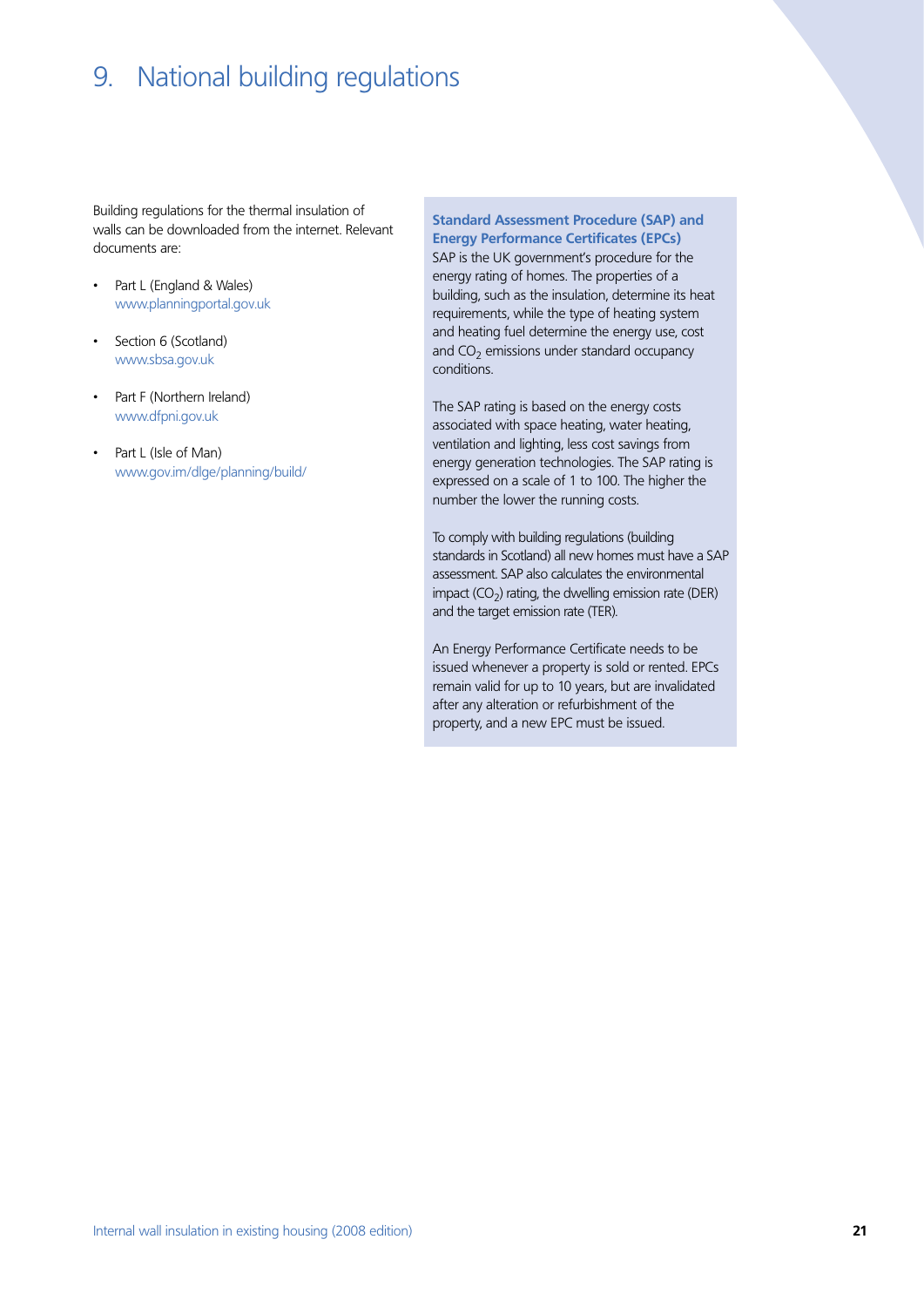# 10. Further information

The Energy Saving Trust provides free technical guidance and solutions to help UK housing professionals design, build and refurbish to high levels of energy performance. These solutions cover all aspects of energy performance in domestic new build and renovation. They are made available through the provision of training seminars, downloadable guides, online tools and a dedicated helpline.

A complete list of guidance categorised by subject area can be found in 'Energy Efficiency is best practice' (CE279). To download this, and to browse all available Energy Saving Trust best practice publications, please visit www.energysavingtrust.org.uk/housing

The following may be of particular interest:

- Insulation materials chart  $-$  thermal properties and environmental ratings (CE71)
- Reducing overheating  $-$  a designer's guide (CE129)
- Cavity wall insulation in existing dwellings (CE252)

To obtain these publications or for more information, call 0845 120 7799 or email bestpractice@est.org.uk

The following publications may also be of interest:

The Building Regulations 2000 Part L: Conservation of fuel and power. Approved Document L-1A Work in new dwellings, L-1B Work in existing dwellings, L-2A Work in new buildings other than dwellings and L-2B Work in existing buildings other than dwellings, 2006 editions. See www.planningportal.gov.uk

- Code of Practice for use of masonry. Materials and components, design and workmanship, BS 5628: Part 3 2001 See www.StandardsUK.com
- Requirements for electrical installations See IEE Wiring Regulations 17th edition, 2008, BS 7671 See www.bsi-global.com
- Technical Handbook, section 6 energy, Scottish Building Standards Agency See www.sbsa.gov.uk
- • SAP 2005 See www.bre.co.uk/sap2005
- The Control of Damp in Old Buildings, SPAB Technical Pamphlet 8 See www.spab.org.uk
- Thermal insulation avoiding risks, BR 262 See www.brebookshop.com
- The Green Guide to Housing Specification, BR 390 See www.bre.co.uk/greenguide
- Conventions for U-value calculations, BR 443 See www.brebookshop.com
- Dry rot: its recognition and control, Digest 299 See www.brebookshop.com
- Wet rot: recognition and control, Digest 345 See www.brebookshop.com
- Assessing the effects of thermal bridging at junctions and around openings, IP 1/06 See www.brebookshop.com